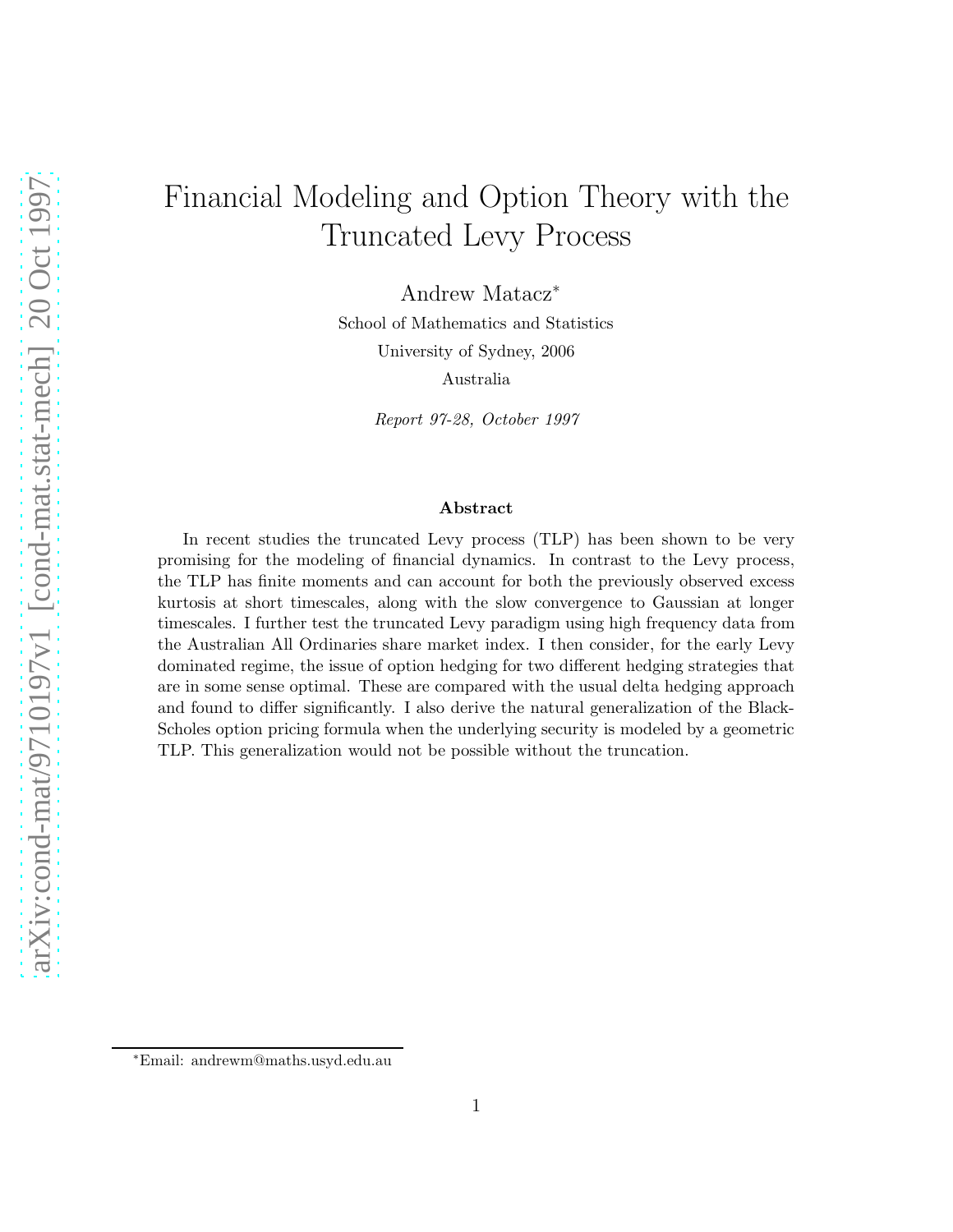### 1 Introduction

It has been widely appreciated for some time that fluctuations in financial data show consistent excess kurtosis indicating the presence of large fluctuations not predicted by Gaussian models. With the continuing growth in the derivatives industry, and the recent emphasis on better risk management practices, the need for models that can describe these large events has never been greater.

Several authors[[1\]](#page-16-0) have explored the stable Levy class of distributions as a possible alternative to the Gaussian. Levy distributions exhibit scaling or fractal properties which occur commonly in complex systems often studied in statistical physics. Indeed the Levy distribution does seem to provide a consistently better representation of financial data than the Gaussian distribution. Despite this it would be fair to say that there has been a lack of interest in this class of models, especially in the option theory literature (see[[2\]](#page-16-0) for some exceptions). One reason for this would have to be a reluctance to accept the infinite variance which is typical in these models. This makes it difficult to find an appropriate generalization of the firmly entrenched Black-Scholes option pricing framework. Perhaps a more important reason is that financial data tends to become more Gaussian over longer timescales[[3, 4\]](#page-16-0). This property is also evident in the decay of the implied volatility smile obtained from observed option prices with increasing maturity[[5\]](#page-16-0). These properties cannot be explained by Levy distributions due to their stable additive property (the central limit theorem does not apply due to their infinite variance).

A much more popular approach to explaining the excess kurtosis is based on the observation that the variance (or volatility in financial language) of financial data appears to behave randomly. Stochastic volatility will generate kurtosis in an otherwise Gaussian process and this has led to a body of literature that attempts to model volatility as a diffusion process (for a review see [\[5](#page-16-0)]). An important reason for the popularity of this approach is that it is still based on a Gaussian framework making it a relatively Black-Scholes friendly explanation for excess kurtosis. A major failing of stochastic volatility models is that they do not describe the ubiquitous power law or scaling properties observed in financial data. These properties are observed in the volatility correlation function [\[6](#page-16-0)], the PDF of high frequency price increments [\[4](#page-16-0), [7\]](#page-16-0), and the temporal decay of the peak of the PDF describing the financial process [\[4\]](#page-16-0). These last two properties are in fact, for short time horizons, well described by a simple Levy process.

The growing empirical evidence of power law properties in financial data has generated renewed interest in the Levy paradigm. Recent work has shown that the problems associated with the Levy distribution can be simply overcome by what is known as a truncated Levy distribution (TLD). The TLD is Levy like in the central part of the distribution, but has a cutoff in the far tails that is faster than the Levy power law tails. The cutoff will ensure the variance of the TLD is finite. Financial prices over time can be described with the truncated Levy flight (TLF) or its continuous time limit the truncated Levy process (TLP). The TLF is constructed from sums of independent and identically distributed random variables described by a TLD. Since the TLD has finite variance, the central limit theorem applies and the TLF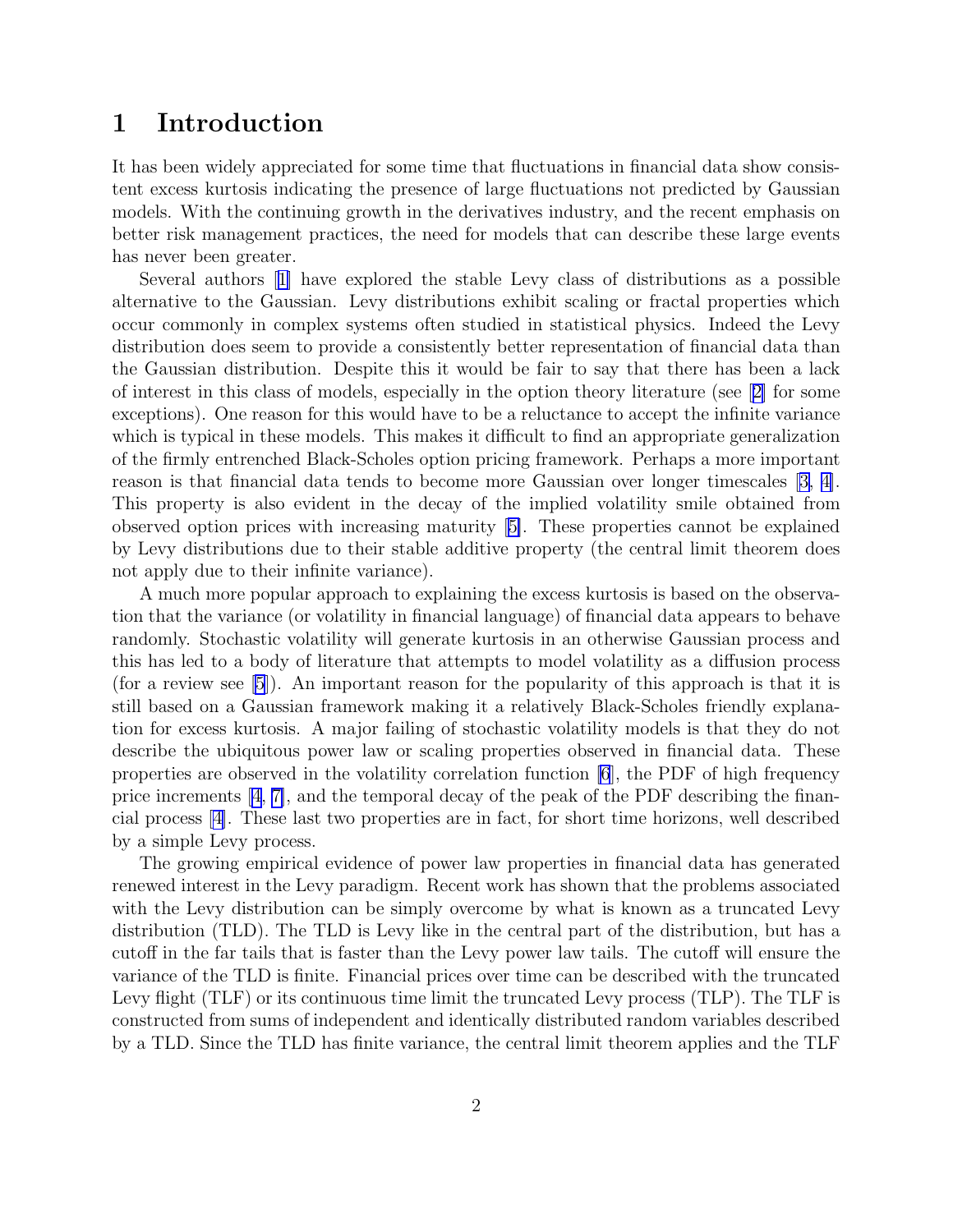approachs a Gaussian distribution as desired. However what is interesting is the existence of a characteristic timescale separating the Levy and Gaussian regimes. This timescale can be arbitrarily long due to the stable nature of the Levy distribution. Mantegna and Stanley [\[8](#page-17-0)] were the first to make the above observations regarding the TLF. They drew their conclusions based on the sums of independent Levy distributed random variables with a discrete cutoff in the tails. Inspired by these results, Koponen [\[9](#page-17-0)] derived an analytical form for the characteristic function of a TLD with an exponential cutoff in the tails. These theoretical results have led to several recent empirical studies all supporting the TLF as a simple and effective model of financial data [\[4](#page-16-0), [7](#page-16-0)].

The accurate modeling of financial price series is important for the pricing and hedging of financial derivatives such as options. Research on option theory with alternative pricing models has tended to focus on the pricing issue. It is now well known that non-Gaussian pricing models lead to the familiar volatility smile effect caused by the 'fat' tails of the non-Gaussian PDF's. These effects are well known will not be the focus here. What is much less understood and discussed is the issue of option hedging for non-Gaussian models. This is surprising because this would seem in many cases to be a more important issue than pricing. For liquid options (usually the vanilla types discussed here), the price will be determined by the market. The real use of the model is to define a hedging strategy. The models option price simply provides a way of testing the model against the market price. The standard approach to option pricing and hedging is the Black-Scholes framework. What is remarkable about the Black-Scholes case is that, for Gaussian or log-Gaussian pricing models, there exists a hedging strategy which will eliminate all the risk to an option seller. This leads to the well known delta hedging result which says that the hedge value is given by the derivative of the option price with respect to the current price of the underlying security. However for more general pricing models a riskless hedge does not exist and in these cases the Black-Scholes framework does not tell us how to proceed. This is especially problematic for times close to expiry where deviations from Gaussian are large. The standard approach is to simply apply the delta hedging procedure regardless of the pricing model used. However this approach is purely ad hoc as it has no clear theoretical basis.

The inadequacies of the Black-Scholes framework led Bouchaud and Sornette to develop a simple and more general approach to option theory [\[10, 11](#page-17-0)]. Although in general a riskless hedge does not exist, it is possible to find an optimal hedging strategy that will minimize some appropriate measure of risk. An obvious choice for a risk measure is the variance of the wealth distribution of an option seller (or its 4th moment which would place more weight on the tails). Bouchaud and Sornette derived an expression for this optimal trading strategy which is valid for any non-Gaussian pricing model. In general the optimal trading strategy is not given by the delta hedge, though it is recovered for the special case of Gaussian or log-Gaussian models.

The outline of this paper is as follows. In section 2 we will further test the TLP model using high frequency data from the Australian All Ordinaries share market index. With the derived parameter values for the TLP, we compare in section 3.1 the Bouchaud-Sornette optimal hedging strategy, the TLP delta hedging strategy and the Gaussian delta hedging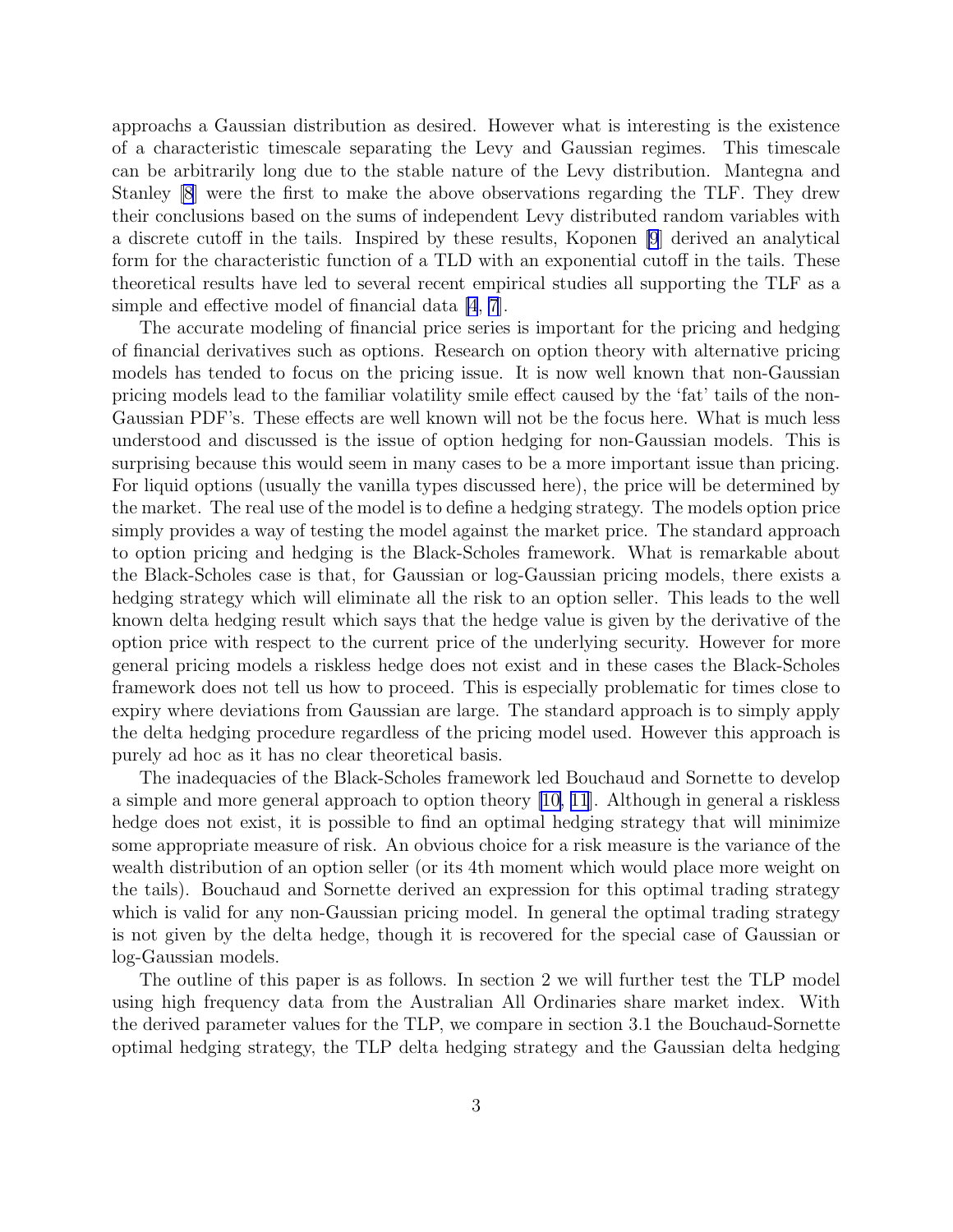strategy. Although the TLP has finite variance, in the early Levy dominated regime a tail distribution based method to find an optimal trading strategy may be preferable to a moment based method. With this in mind, in section 3.2 we adapt to the TLP a simple tail distribution based method used by Bouchaud  $et-al$  [[2,](#page-16-0) [11](#page-17-0)] to find the optimal hedging strategy for the Levy process. Finally in section 4 we will derive a natural generalization of the Black-Scholes option pricing formula for the case when the underlying security is modeled by a geometric TLP. This demonstrates that, unlike for the plain Levy process, the Black-Scholes framework is easily adapted to the truncated Levy paradigm.

### 2 The Truncated Levy Distribution

In this section we will outline the essential properties of the TLD and the TLF. Consider a general probability density function (PDF)  $P(x)$  and its characteristic function (CF)  $P(k)$ defined by

$$
P(x) = \frac{1}{2\pi} \int_{-\infty}^{\infty} dk \ \hat{P}(k) e^{ikx}, \quad \hat{P}(k) = \int_{-\infty}^{\infty} dx \ P(x) e^{-ikx} = \langle e^{-ikx} \rangle.
$$
 (2.1)

Moments of the distribution can be found from the CF by using

$$
\langle x^m(t)\rangle = \left(i^m \frac{\partial^m}{\partial k^m} \hat{P}(k,t)\right)\Big|_{k=0}.\tag{2.2}
$$

Normalization of the PDF requires  $\hat{P}(0) = 1$ . We will deal purely with symmetric  $P(x)$ which in turn requires  $P(k)$  to be real and symmetric.

The symmetric Levy distribution is defined by the CF[[12\]](#page-17-0)

$$
\hat{L}(k) = \exp(-c^{\alpha}|k|^{\alpha}), \quad 0 < \alpha \le 2
$$
\n(2.3)

where c is the scale factor and  $\alpha$  is the characteristic exponent. The full PDF for the Levy distribution is only known analytically when  $\alpha = 1$  (Cauchy distribution) and  $\alpha = 2$ (Gaussian distribution). However the value of the Levy distribution is known at the origin where

$$
L(x=0) = \frac{\Gamma(1/\alpha)}{\pi \alpha c} \tag{2.4}
$$

and in the tails where (for  $\alpha < 2$ )

$$
L(x) \to \frac{c^{\alpha} \Gamma(1+\alpha) \sin \pi \alpha/2}{\pi |x|^{\alpha+1}}, \quad x \to \infty.
$$
 (2.5)

These 'fat' power law tails mean the fractional moments  $\langle |x|^{\mu} \rangle$  are finite only for  $\mu < \alpha$ . In particular, for  $\alpha < 2$  the variance is infinite.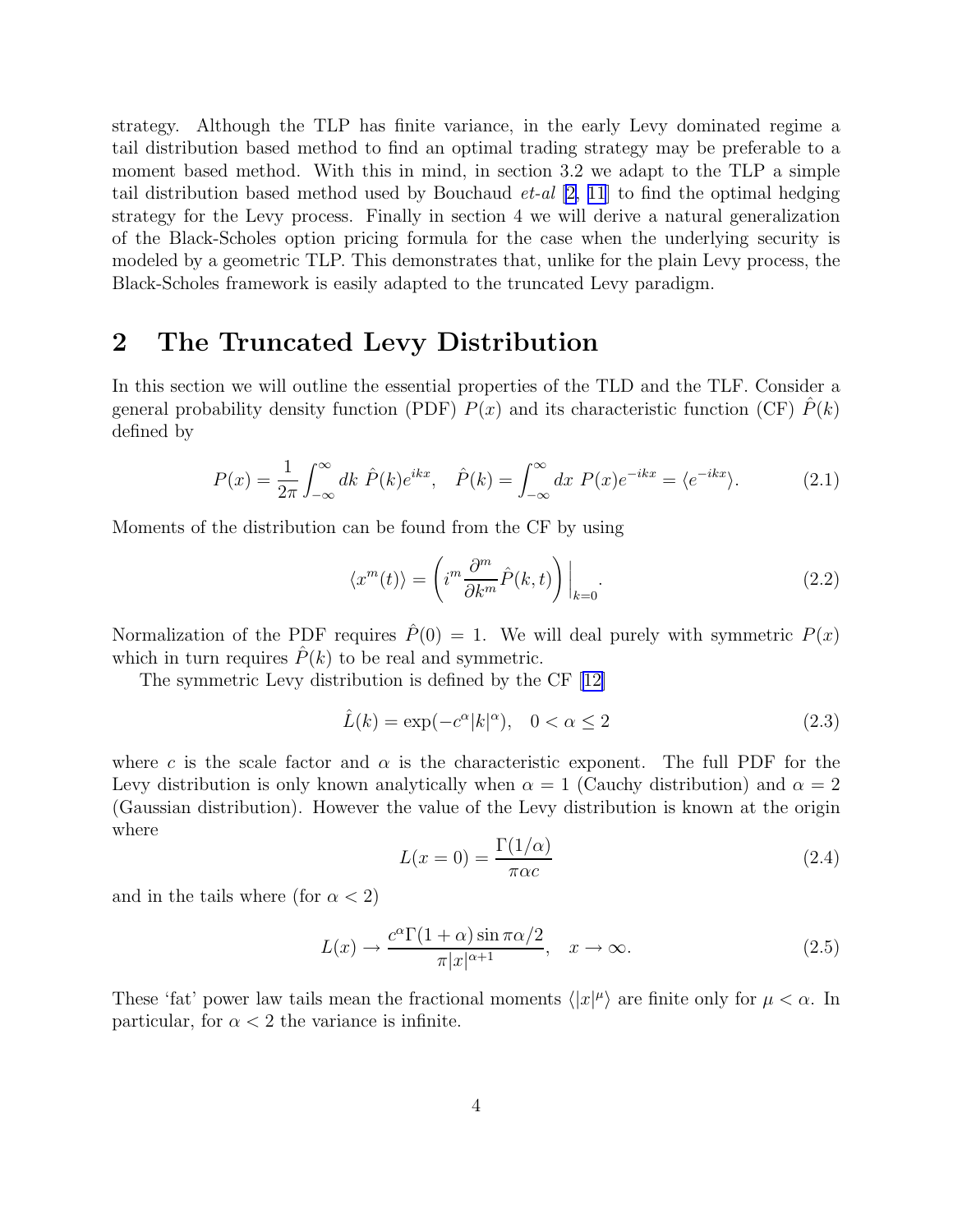The TLD is a generic description for a Levy distribution that has some cutoff far in the power law tails. Such a cutoff will ensure that the variance of the distribution is finite. One possible cutoff is the exponential function for which the CF has been shown to be [\[9](#page-17-0)]

$$
\hat{T}(k) = \exp\left[-\frac{c^{\alpha}}{\cos(\pi \alpha/2)} \left( (k^2 + \lambda^2)^{\alpha/2} \cos\left\{\alpha \arctan(k/\lambda)\right\} - \lambda^{\alpha} \right) \right], \quad \alpha \neq 1. \tag{2.6}
$$

With this CF the TLD in the tails takes the form

$$
T(x) \to \frac{c^{\alpha} \Gamma(1+\alpha) \sin(\pi \alpha/2) e^{-\lambda|x|}}{\pi |x|^{1+\alpha}}, \quad |x| \to \infty.
$$
 (2.7)

Clearly the TLD reduces to the Levy distribution when  $\lambda = 0$ . The asymmetric generalization of (2.6) was also derived in [\[9\]](#page-17-0). However in the paper we will deal only with the symmetric version. Applying (2.2) to (2.6) we find the variance and kurtosis of the TLD to be

$$
\sigma^2 = \frac{\alpha(1-\alpha)}{\cos(\pi \alpha/2)} c^{\alpha} \lambda^{\alpha-2}, \quad k = \frac{\cos(\pi \alpha/2)(\alpha-2)(\alpha-3)}{\alpha(1-\alpha)c^{\alpha} \lambda^{\alpha}}
$$
(2.8)

where the variance and kurtosis are defined by

$$
\sigma^2 = \langle x^2 \rangle, \quad k = \frac{\langle x^4 \rangle}{\langle x^2 \rangle^2} - 3. \tag{2.9}
$$

We can always set  $c = 1$  by scaling x as  $x \to \gamma x$ . The CF of the scaled x is again (2.6) but now with  $c \to c\gamma$  and  $\lambda \to \lambda/\gamma$ . The kurtosis (2.8) and the exponent  $\alpha$  will both remain fixed under scaling.

An important consequence for option pricing is that the exponential cutoff in (2.7) will ensure that exponential moments  $\langle e^{nx} \rangle$  (*n* is any real number) exist for  $n \leq \lambda$ . The exponential moments can be found from the CF (2.6) simply by substituting  $k^2 \to -n^2$ . This is equivalent to putting  $k \to in$  in (2.1) when the CF is symmetric and can be written as a function of  $k^2$ . After the substitution we can expand (2.6) in powers of  $n^2/\lambda^2$  and find to first order that

$$
\langle e^{nx} \rangle \simeq \exp\left[\frac{n^2}{2} \langle x^2 \rangle\right], \quad \lambda^2 \gg n^2. \tag{2.10}
$$

In the Gaussian case  $(\lambda = 0, \alpha = 2)$  this is exact.

#### 2.1 Convergence to Gaussian

Let us now consider  $x$  to be the sum of  $N$  independent and identically distributed random variables  $x_i$  with a TLD defined by the CF (2.6). Following Mantegna and Stanley [\[8\]](#page-17-0) we can refer to  $x$  as a TLF. The CF of  $x$  will be

$$
\hat{T}(k,N) = \exp\left[-\frac{c^{\alpha}N}{\cos(\pi\alpha/2)}\left((k^2+\lambda^2)^{\alpha/2}\cos\left\{\alpha\arctan(k/\lambda)\right\}-\lambda^{\alpha}\right)\right], \quad \alpha \neq 1 \qquad (2.11)
$$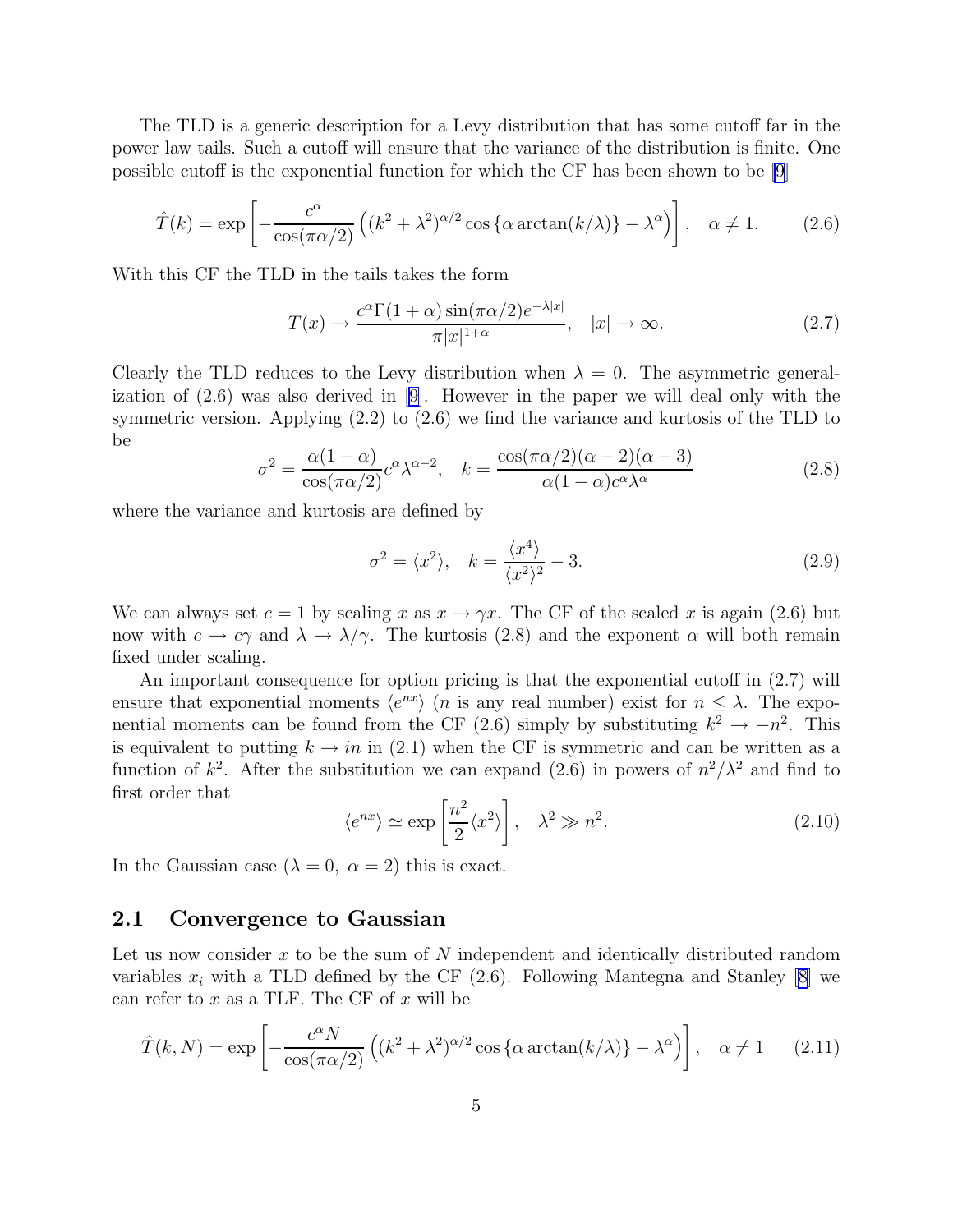which is the same as (2.6) but with  $c^{\alpha} \to Nc^{\alpha}$ . First consider the special case when each  $x_i$ has a PDF described by a Levy distribution  $(\lambda = 0)$ . The Levy distribution is also known as the Levy *stable* distribution. This is because the PDF of the rescaled variable  $xN^{-1/\alpha}$  is the same as that of  $x_i$ , that is the Levy distribution is stable under addition (the central limit theorem does not apply since the Levy distribution has infinite variance). We can also refer to this as the scaling or fractal property of the Levy distribution. On the other hand, for  $\lambda > 0$ , the variance of  $x_i$  is finite so the PDF of x must approach a Gaussian by the central limit theorem. What is remarkable is that, as first pointed out by Mantegna and Stanley [\[8](#page-17-0)], the convergence of x to a Gaussian occurs extremely slowly due to the stable property of the Levy distribution.

We can derive the crossover time  $N_c$  for x to converge to a Gaussian as follows. From  $(2.8)$  we know that the variance and kurtosis of x are given by

$$
\sigma^{2}(N) = \frac{\alpha(1-\alpha)}{\cos(\pi\alpha/2)}c^{\alpha}\lambda^{\alpha-2}N, \quad k(N) = \frac{\cos(\pi\alpha/2)(\alpha-2)(\alpha-3)}{\alpha(1-\alpha)c^{\alpha}\lambda^{\alpha}N}.
$$
 (2.12)

A useful qualitative model of the distribution of  $x$  is that of a Gaussian in the central part out to the scale determined by the square root of the variance (2.12) (and therefore growing as  $\sqrt{N}$ ). Beyond this scale we can think of the distribution being described by the tails (2.7) (with  $c^{\alpha} \to Nc^{\alpha}$ ) which are slowing being consumed by the Gaussian part. We can then ask at what time  $N_c$  does the scale set by the square root of the variance equal the cutoff scale  $\lambda^{-1}$ . We easily find the crossover time  $N_c$  to be

$$
N_c = \frac{\cos(\pi \alpha/2)}{\alpha(1-\alpha)} c^{-\alpha} \lambda^{-\alpha}.
$$
\n(2.13)

A more rigorous method to derive this timescale is to find the time for the kurtosis of  $x$  to decay away. From  $(2.12)$  we see that this timescale is consistent with  $(2.13)$  which justifies the simple qualitative picture of the convergence to a Gaussian. We will find this picture helpfullater when option hedging is considered. Mantegna and Stanley [[8\]](#page-17-0) first derived the timescale  $N_c \sim c^{-\alpha} \lambda^{-\alpha}$  using a method based on the probability of x returning to the origin (this method gives a slightly different  $\alpha$  dependent coefficient). This result can also be obtained from the Berry-Esseen theorem [\[13\]](#page-17-0) and will be independent of the precise form of the cutoff. Clearly  $N_c$  can be as large as one wishes by making  $\lambda$  small enough.

#### 2.2 Parameter Fitting

Parameter fitting to a TLF is no more complex than fitting data to a Levy distribution. The parameters  $\alpha$  and c can be obtained by fitting a Levy distribution to price increments (or log increments) on the smallest timescale such that linear correlations are negligible. A good rule of thumb is 30 minute increments. The timescale needs to be small so that we are operating well in the Levy regime of the TLF. Once c and  $\alpha$  are known we can extract the cutoff parameter  $\lambda$  from the variance of the dataset using (2.12). This will fit the variance of the data for a particular time N. From the point of view of option pricing fitting to the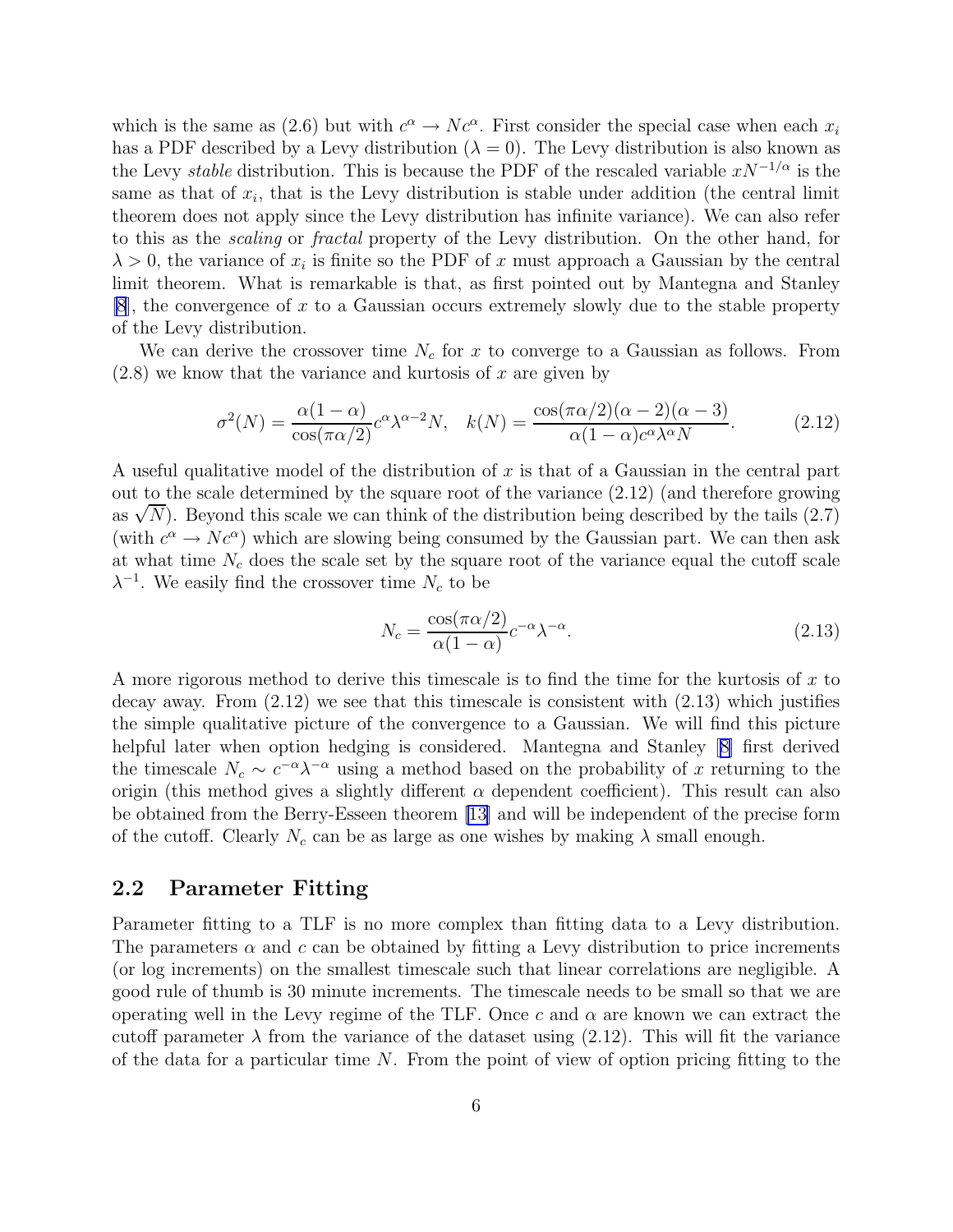daily variance would seem the most appropriate choice. It would be appropriate to fit  $\lambda$ using a large dataset to ensure a good description of the tails. Once  $\alpha$  and  $\lambda$  are determined we can expect these parameters to be relatively stable despite the well documented nonstationary behavior associated with a stochastic variance. These effects can be accounted for by a time dependent scale factor c. The non-stationary behavior is associated with variance measurements over small data sets (typically 1 month). This data will only sample the central part of the PDF which compared to c is relatively insensitive to  $\lambda$ . The relative stability of the exponent  $\alpha$  over time might be expected since it is invariant to scale changes. As a consequence sums of Levy distributed random variables with the same exponent  $\alpha$ , but different scale factor c, will still have a distribution described by the exponent  $\alpha$ . This stability has been confirmed in empirical studies on the S&P 500 index[[4\]](#page-16-0).

There are several methods for fitting data to a Levy distribution (see Rachev and Mittnik [\[1](#page-16-0)] for a review). Here we adopt the method used by Mantegna and Stanley[[4\]](#page-16-0). It is based on the relation

$$
T(x = 0, N) \simeq L(x = 0, N) = \frac{\Gamma(1/\alpha)}{\pi \alpha c N^{1/\alpha}}, \quad N \ll N_c
$$
 (2.14)

which will be a good approximation in the Levy regime of the TLF ( $N \ll N_c$ ). In this method we can extract c and  $\alpha$  by fitting a power law decay to the probability of return to the origin for times  $N \ll N_c$ . Alternatively we can take the log of (2.14) and extract c and  $\alpha$  by a straight line fit. This is a very practical method because it is simple, it can be used on relatively small datasets (since  $T(0, N)$  is the maximum of the distribution), and because of the easy availability of high frequency financial data. It is somewhat different to other methods in that it fits the peak of the distribution at various times rather than fitting the whole distribution at a single time.

We will demonstrate the parameter fitting process using high frequency equity data. We have used the All Ordinaries Index (AOI) which is the major Australian equity index. The dataset comprised the value of the AOI at 5 minute intervals from 1993-May/1997. From this, datasets describing the raw change in the AOI were constructed for 30 minutes, 1 hour, 2 hours, 3 hours and 1 day. The mean was then subtracted from these datasets. The time of 30 minutes was considered to be a good minimum time for which changes in the AOI could be considered to have negligible linear correlations. This is necessary in order to justify the use of (2.14). From these datasets the probability of zero change in the AOI was found and plotted against time in figure 1 (time is in units of 30 minutes with 1 trading day equal to 6 hours or  $N = 12$ ).

The data of figure 1 was very well fitted to a power law decay curve. From the curve of best fit and (2.14) it was found that  $\alpha \simeq 1.2$  and  $c \simeq 1.1$ . For comparison in figure 1 the fit of  $P(0)$  to a Gaussian process is shown where the Gaussian is fitted to the daily variance of 226 (as would occur in practice from an option pricing perspective) and extrapolated back to 30 minutes. In figure 2 the empirical PDF for the 30 minute data is shown along with the Levy PDF defined by the CF (2.11) with the parameters  $\alpha = 1.2, c = 1.1, \lambda = 0$  and  $N = 1$ . We also show the Gaussian PDF which has been fitted to the variance of the daily data and extrapolated back to 30 minutes. The Levy PDF can be seen to be in good aggreement with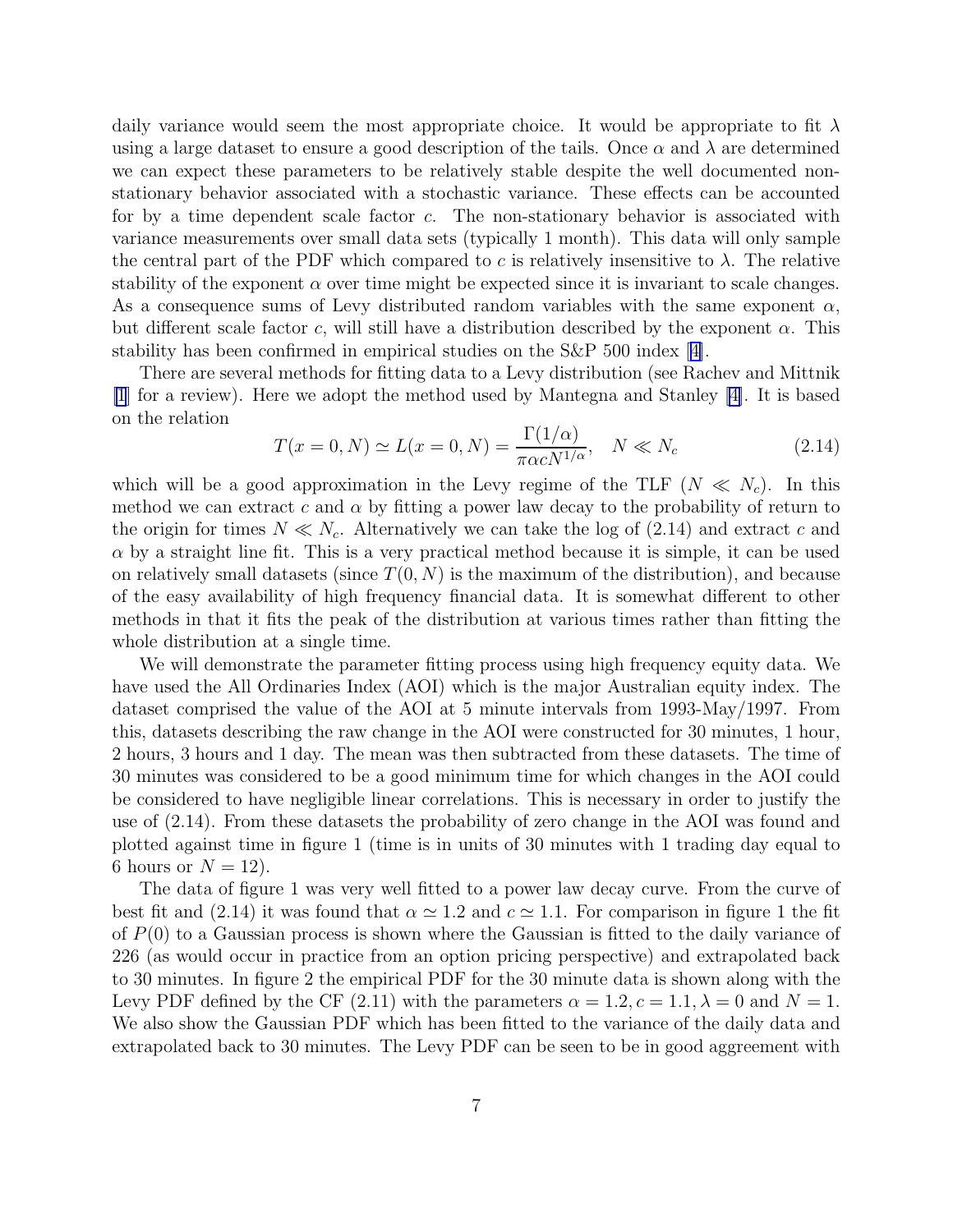the empirical PDF all the way out to to  $\pm 50$  points which is approximately 12 standard deviations. The tails of the distribution are quite sensitive to the exponent  $\alpha$  which we demonstrate by also showing the Levy PDF for  $\alpha = 1.4$ . From this we can see that simple fittingmethod used has been quite effective. These results along with others  $[1, 4, 7]$  $[1, 4, 7]$  $[1, 4, 7]$  $[1, 4, 7]$  further support the LF/TLF model of financial data.

To fit  $\lambda$  the dataset used was that of daily changes in the AOI between 1987-96. A large data set is required to fit  $\lambda$  since this relates to the tails of the distribution. Substituting the daily variance of 345 and  $N = 12$  into (2.12), and using the same values for  $\alpha$  and  $c$ derived previously, we find that  $\lambda = 1/80$ . With these parameter values we find that the Levy-Gaussian crossover time (2.13) is  $N_c \simeq 222$ , or approximately 19 trading days. This is very close to 1 trading month (21 days) which previous studies have shown to be the timescale for which the Gaussian description becomes accurate [\[3](#page-16-0), [4](#page-16-0)]. Since  $N_c \gg 1$  day the use of (2.14) out to 1 trading day is justified since this is well within the Levy regime of the TLF.

The daily dataset from 1987-96 is quite symmetric except in the far tails. The largest positive deviation in the dataset is 80 points. On the other hand there are several negative deviations beyond 100 points which all occured around the 1987 crash of -520 points. These facts suggest that an appropriate asymmetric model would be a symmetric Levy distribution with asymmetric cutoff parameters, rather than an asymmetric Levy distribution with symmetric cutoff parameter. The later model [\[9](#page-17-0)] would give asymmetry in the whole distribution rather than just in the far tails. In option pricing generally only part of the probability distribution is important. This suggests that a simple and effective approach to asymmetry would be to choose a cutoff parameter that best fits the part of the distribution that is relevant. To illustrate this we have derived the cutoff parameter  $\lambda_+ = 1/41$  from the variance of positive deviations (203), and the cutoff parameter  $\lambda = 1/122$  derived from the variance of negative deviations (487). This latter cutoff parameter leads to a crossover time of approximately 30 days. We have used  $\alpha = 1.2, c = 1.1$  and  $N = 12$  as before.

### 3 Optimal Option Hedging

In this section we will be concerned with the optimal hedging of call options for times to expiry which are less than the Levy-Gaussian crossover time. With 1 trading month as a typical crossover timescale we would be interested in times to expiry roughly less than 10 trading days. In this case the drift and probability of negative prices are negligible and we can consider the TLP as our model for the financial data.

Consider first the price  $C(S_0, E, t)$  of a European call option at current time  $t = 0$ , with exercise price  $E$  due to expire in a time  $t$ . When the time to expiry is small the returns and interest rates can be neglected. The option price is then very well approximated by

$$
C(S_0, E, t) \simeq \left\langle \max(S - E, 0) \right\rangle = \int_E^{\infty} dS \, (S - E) P(S, t | S_0, 0) \tag{3.1}
$$

where  $P(S, t|S_0, 0)$  is the driftless PDF of the underlying asset price  $S(t)$ . We know in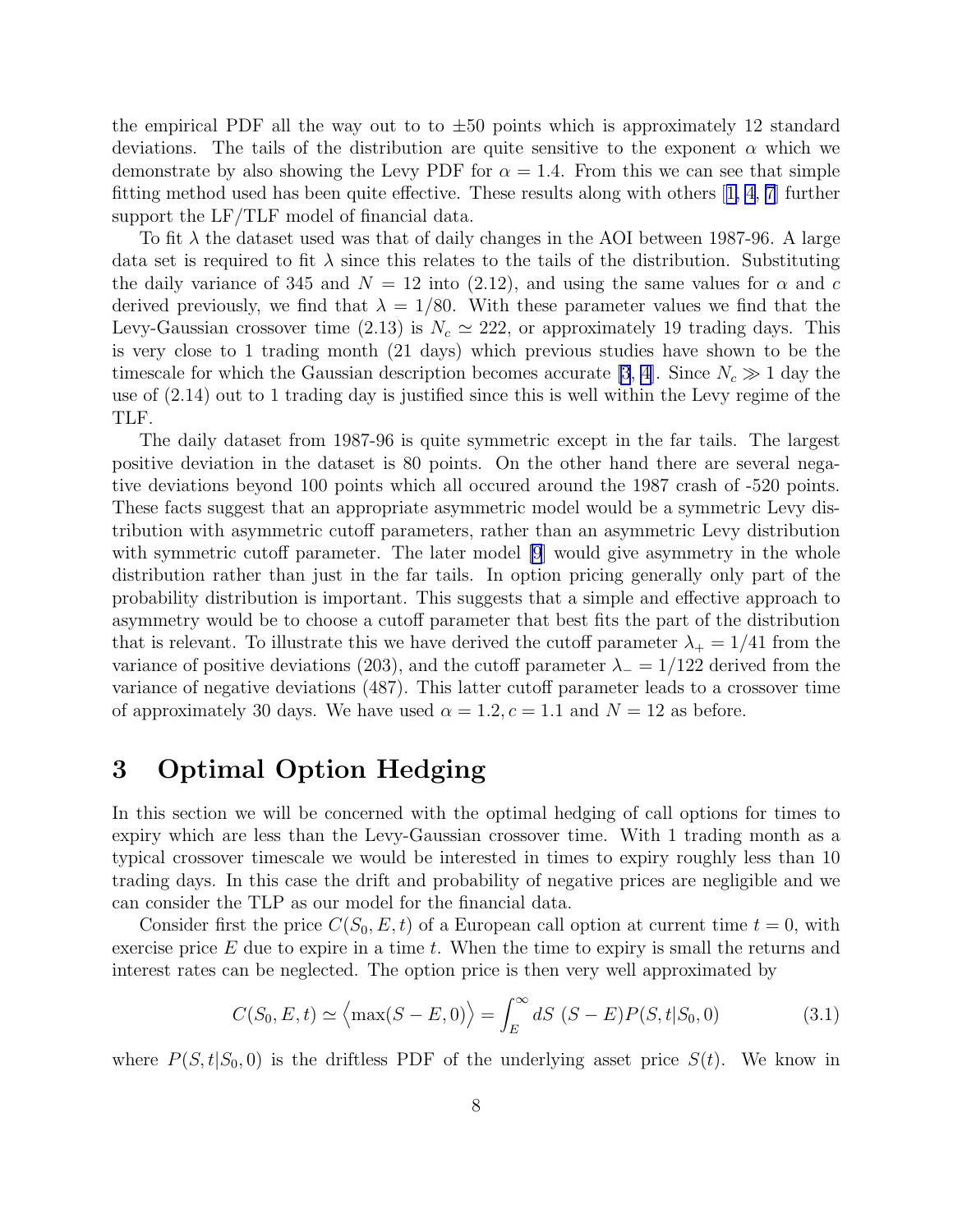advance that (3.1) will lead to the familiar volatility smile effect caused by the 'fat' tails of non-Gaussian PDF's like the TLD. These effects are well known and we will not consider them further. What is much less understood and discussed is the issue of option hedging for non-Gaussian models. It is to this that we now turn.

#### 3.1 Variance based hedging strategy

A framework which can address the hedging issue is the Bouchaud-Sornette approach to option pricing and hedging[[10, 11](#page-17-0)]. This approach starts by finding the variation in wealth for a call option seller. They find the wealth variation between times  $0$  and  $t$  can be written as

$$
\Delta W_0^t = C(S_0, E, t) - \max(S(t) - E, 0) + \int_0^t d\tau \ \phi(S_\tau) \dot{S}(\tau) \tag{3.2}
$$

where the first term is the option premium received at  $t = 0$ , the second term describes the payoff at expiry t and the third term describes the effect of trading where  $\phi(S_\tau)$   $(S_\tau = S(\tau))$ is the amount of stock held. The interest rate is set at zero for clarity which will be a good approximation for short-medium term options. The option price is found by requiring  $\langle \Delta W|_0^t \rangle = 0$ . This leads to

$$
C(S_0, E, t) = \left\langle \max(S(t) - E, 0) \right\rangle - \int_0^t d\tau \, \left\langle \phi(S_\tau) \right\rangle \langle \dot{S}(\tau) \rangle \tag{3.3}
$$

where the increment  $S(\tau)$  is in the future and assumed to be independent of  $S(\tau)$  (this assumption can be relaxed[[10](#page-17-0)]). What is remarkable about the Black-Scholes case (Gaussian or log-Gaussian models) is that there exists a trading strategy  $\phi^*(S_\tau)$  such that  $\Delta W|^t_0$  can be made to vanish. In this case the rate of return dependence in (3.3) cancels and the Black-Scholes result follows[[10](#page-17-0)]. For more general pricing models a riskless hedge does not exist and in these cases the Black-Scholes framework fails. However the Bouchaud-Sornette method is easily adapted to these more realistic situations. Although in general a riskless hedge does not exist, it is possible to find an optimal trading strategy  $\phi^*(S_\tau)$  that will minimize some appropriate measure of risk. An obvious choice for a risk measure is the variance of the wealth distribution  $\langle \Delta W^2 |_0^t [\phi] \rangle$ , or its 4th moment which would place more weight on the tails. The optimal trading strategy can be easily computed for any PDF describing the price  $S(t)$ . In these more general cases the option price (3.3) (evaluated at  $\phi^*$ ) will depend on the rate of return. However the return can be safely set to zero for options less than a few months to expiry (see Aurell et-al [[7](#page-16-0)]). In this case the second term on the right hand side of (3.3) will vanish and (3.1) will be a good approximation. However the option price (3.3) will need to be corrected by a risk premium whose scale w  $\frac{1}{2}$ ill be set by the residual risk  $\langle \Delta W^2 |_0^t [\phi^*] \rangle$ . This risk premium can account for the bid-ask spreads in option prices.

Consider the special case of a pricing model in which the price increments are uncorrelated, stationary and have zero mean (these assumptions can be relaxed). This includes the TLP and will be a good model for options roughly less than a month to expiry. In this case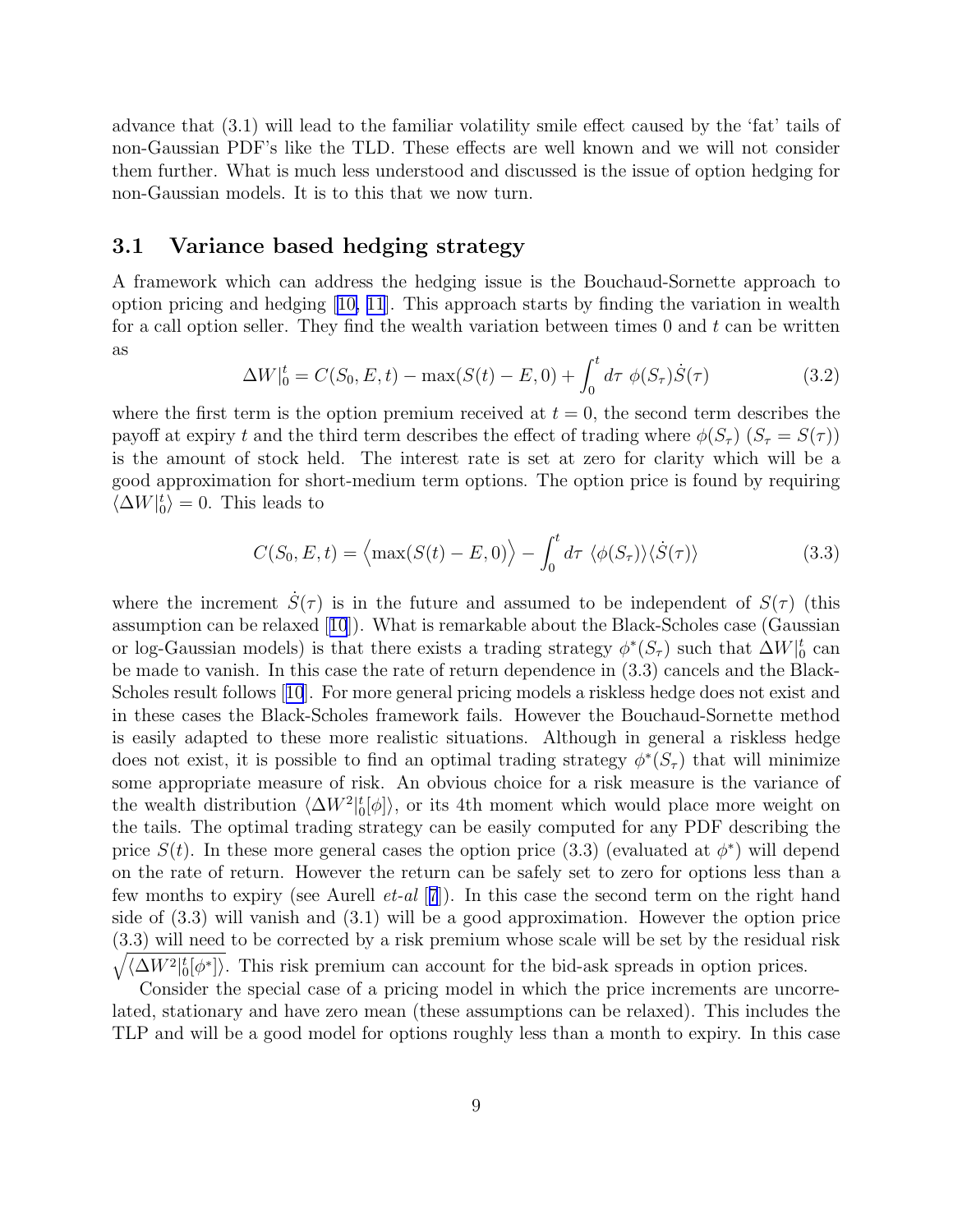the hedging strategy that minimizes the variance of the wealth distribution has been shown to be [\[10](#page-17-0), [11](#page-17-0)]

$$
\phi^*(S_0, E, t) = \frac{1}{\sigma^2 t} \int_E^{\infty} dS \ (S - E)(S - S_0) P(S - S_0, t), \tag{3.4}
$$

where  $P(S-S_0, t)$  is the conditional PDF of the pricing model with initial price  $S_0$  and  $\sigma^2 t$  is the variance of the model. The optimal hedge  $\phi^*$  ranges between 0 and 1 since we are dealing with an option on one unit of the underlying security. For at-the-money options  $(E = S_0)$ we easily find from (3.4) that  $\phi^* = 1/2$  for any pricing model. For options out-of-the-money  $(E > S_0)$  we have  $\phi^* < 1/2$  and for options in-the-money  $(E < S_0)$  we have  $\phi^* > 1/2$ .

For the special case of the Gaussian pricing model with PDF

$$
G(S - S_0, t) = \frac{1}{\sqrt{2\pi\sigma^2 t}} \exp\left(-\frac{(S - S_0)^2}{2\sigma^2 t}\right),
$$
\n(3.5)

the optimal hedging strategy (3.4) reduces to the Gaussian Black-Scholes result

$$
\phi^*(S_0, E, t) = \frac{\partial}{\partial S_0} \int_E^{\infty} dS \ (S - E) G(S - S_0, t) = N \left( \frac{S_0 - E}{\sigma \sqrt{t}} \right) \tag{3.6}
$$

where N is defined in  $(4.17)$ . This result can also be shown to be the probability of exercise of the option. This hedging strategy is clearly just the derivative of the option price with respect to  $S_0$ . This is the well known delta hedging result and can be expressed more generally as

$$
\Delta(S_0, E, t) = \frac{\partial}{\partial S_0} C(S_0, E, t) \simeq \frac{\partial}{\partial S_0} \int_E^{\infty} dS \ (S - E) P(S - S_0, t)
$$
\n(3.7)

where we have used the approximate option price  $(3.1)$ . This is a riskless hedging strategy only for Gaussian and log-Gaussian models. However it can be used to give the hedge value for other pricing models.

Consider the PDF for the TLP which has the tail form

$$
T(S - S_0, t) \simeq \frac{c^{\alpha} t \Gamma(1 + \alpha) \sin \pi \alpha / 2}{\pi |S - S_0|^{1 + \alpha}} \exp(-\lambda |S - S_0|), \quad \frac{|S - S_0|}{\sqrt{\sigma^2 t}} > 1. \tag{3.8}
$$

The scale where this approximation becomes valid is set by the Levy process diffusion scale  $ct^{1/\alpha}$ . The variance of the TLP will always be greater than this scale for times less than the Levy-Gaussian crossover time. We will always be interested in times less than this which makes the condition on  $|S-S_0|$  appropriate. We wish to compare for this model, the optimal Bouchaud-Sornette hedging strategy (3.4) with the delta hedge (3.7). We will also compare the TLP hedges with the Gaussian delta hedge (3.6). Applying the PDF (3.8) to (3.4) we find that the optimal Bouchaud-Sornette hedge becomes

$$
\phi^*(S_0, E, t) \simeq \frac{\Gamma(1+\alpha)\sin\pi\alpha}{2\pi\alpha(\alpha-1)^2} \left[ y^{2-\alpha}e^{-y} + (1-y-\alpha)\Gamma(2-\alpha, y) \right], \quad \frac{E-S_0}{\sqrt{\sigma^2 t}} > 1,\tag{3.9}
$$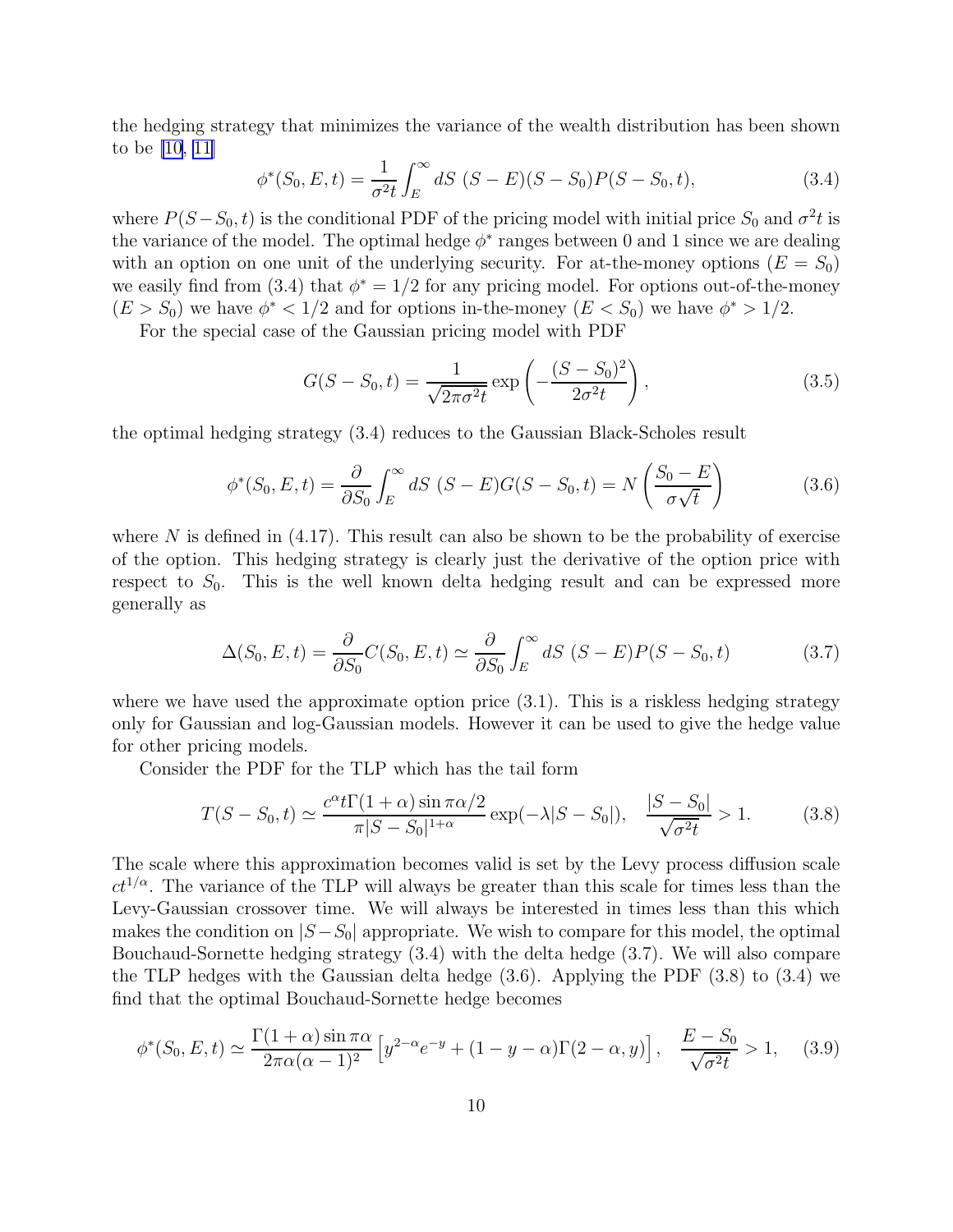where

$$
y = \left(\frac{t}{t_c}\right)^{1/2} \frac{|E - S_0|}{\sqrt{\sigma^2 t}} = \lambda |E - S_0| \tag{3.10}
$$

and

$$
\Gamma(a,x) = \int_{x}^{\infty} dt \ e^{-t} t^{a-1}
$$
\n(3.11)

is the incomplete gamma function. In (3.10),  $t_c$  is the same as the discrete time Levy-Gaussian crossover time defined in (2.13). For  $S_0 > E$  we have

$$
\phi^*(S_0, E, t) \simeq 1 - \frac{\Gamma(1+\alpha)\sin\pi\alpha}{2\pi\alpha(\alpha-1)^2} \left[ y^{2-\alpha} e^{-y} + (1-y-\alpha)\Gamma(2-\alpha, y) \right], \quad \frac{S_0 - E}{\sqrt{\sigma^2 t}} > 1.
$$
\n(3.12)

Consider next the delta hedging strategy based on the TLP. Applying the PDF (3.8) to (3.7) we find

$$
\Delta(S_0, E, t) \simeq \frac{t}{t_c} \frac{\Gamma(1+\alpha)\sin\pi\alpha}{2\pi\alpha^2(\alpha-1)^2} \left[ y^{1-\alpha}e^{-y} - (\alpha-1)y^{-\alpha}e^{-y} - \Gamma(2-\alpha,y) \right], \quad \frac{E-S_0}{\sqrt{\sigma^2 t}} > 1,
$$
\n(3.13)

and for  $S_0 > E$ 

$$
\Delta(S_0, E, t) \simeq 1 - \frac{t}{t_c} \frac{\Gamma(1+\alpha)\sin \pi \alpha}{2\pi \alpha^2 (\alpha - 1)^2} \left[ y^{1-\alpha} e^{-y} - (\alpha - 1)y^{-\alpha} e^{-y} - \Gamma(2 - \alpha, y) \right], \quad \frac{S_0 - E}{\sqrt{\sigma^2 t}} > 1.
$$
\n(3.14)

The Gaussian delta hedge (3.6) is exactly equal to the probability of exercise of the option for the Gaussian pricing model (3.5). The TLP delta hedge (3.13-14) is also equal to the probability of exercise when calculated with the tail approximation (3.8).

In figures 3 and 4 we plot and compare the TLP Bouchaud-Sornette optimal hedge (3.9), the TLP delta hedge (3.13) and the Gaussian delta hedge (3.6). We are using  $E > S_0$ which means the options are out-of-the-money and have a low hedge value and probability of exercise. We plot the hedge value against the ratio of  $E - S_0$  and the standard deviation of the pricing model. No parameter values need to be specified in the Gaussian delta hedge  $(3.6)$ . For the hedges  $(3.9)$  and  $(3.13)$ , we know from  $(3.10)$  that we need to specify the exponent  $\alpha$  and the ratio of the time to expiry t and the Levy-Gaussian crossover time  $t_c$ . In section 2 we obtained  $\alpha = 1.2$  and a Levy-Gaussian crossover time of approximately 20 trading days. We have used these parameters with the expiry times of 1 and 5 days in figures 3 and 4 respectively. In figure 3 we see that Bouchaud-Sornette optimal hedge leads to hedge values that are, in percentage terms, significantly greater than those obtained with both delta hedges. The relative difference increases as  $E - S_0$  grows. In figure 5 the differences are not as great, but in percentage terms they are still very large.

#### 3.2 Distribution based hedging strategy

The Bouchaud-Sornette method will fail for models such as the Levy process which have infinite moments. Although the TLP has finite variance, in the early Levy dominated regime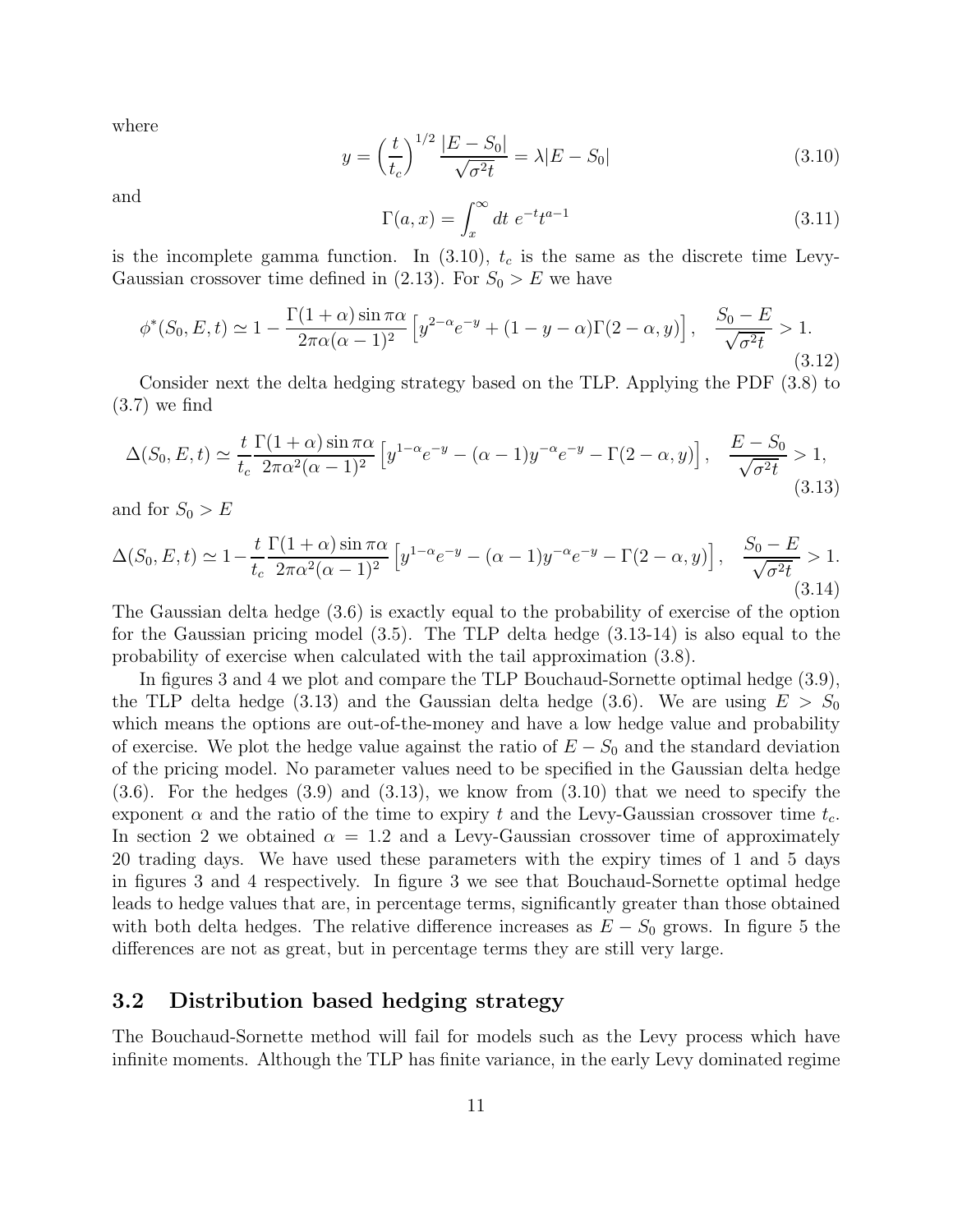a distribution based method to find an optimal trading strategy may be preferable to a moment based method. Below we will adapt to a truncated Levy model a simple method used by Bouchaud  $et-al [2, 11]$  $et-al [2, 11]$  $et-al [2, 11]$  $et-al [2, 11]$  $et-al [2, 11]$  to find the optimal hedging strategy for Levy models.

Consider the case where  $\phi$  is the final hedge value some time t from expiry. Then from (3.2) we find that the change in wealth over this period is (ignoring the premium)

$$
\Delta W = I((\phi - 1)(S_t - S_0) + E - S_0) + (1 - I)\phi(S_t - S_0), \quad 0 \le \phi \le 1
$$
\n(3.15)

where  $I = 1$  for  $S_t > E$  and  $I = 0$  for  $S_t < E$ . Now we make the key assumption that I can be treated as an independent random variable that takes on values 1 and 0 with probabilities P and  $1 - \mathcal{P}$ , where P is the probability the option will be exercised. Note that both  $\phi$  and P are functions of  $(S_0, E, t)$ . We can write the change in wealth  $\Delta W|_{S_t-S_0}$ , due only to the change in price as

$$
\Delta W|_{S_t - S_0} = I(1 - \phi)(S_0 - S_t) + (1 - I)\phi(S_t - S_0). \tag{3.16}
$$

In most realizations of I and  $S_t - S_0$ , this will lead to a loss which we denote by l. We assume that  $S_t - S_0$  is described by a TLP which has the PDF (3.8) in the tails. Due to the independence assumption of I we can easily write down the tail PDF of the loss  $l$  using (3.8). From this we find that the probability of a loss greater than  $l_*$  is

$$
\mathcal{P}(l > l_*) \sim \left(1 - \mathcal{P}\right) \phi^{\alpha} \int_{l_*}^{\infty} dl \frac{e^{-\lambda - l/\phi}}{l^{1+\alpha}} + \mathcal{P}(1 - \phi)^{\alpha} \int_{l_*}^{\infty} dl \frac{e^{-\lambda + l/(1-\phi)}}{l^{1+\alpha}}.
$$
 (3.17)

We can write  $l_* = 1/(2\lambda_*)$  which is the average loss suffered to an event  $\pm 1/\lambda_*$ . Thus we can consider minimizing losses above  $l_*$  to be equivalent to minimizing losses to events beyond  $\pm 1/\lambda_*$ . So after performing the integrals we can write (3.17) as

$$
\mathcal{P}(l > l_*) \sim \left(1 - \mathcal{P}(S_0, t)\right) \lambda^{\alpha}_{-} \Gamma(-\alpha, \beta_{-}) + \mathcal{P}(S_0, t) \lambda^{\alpha}_{+} \Gamma(-\alpha, \beta_{+}) \tag{3.18}
$$

where

$$
\beta_- = \frac{\lambda_-}{2\lambda^*\phi}, \quad \beta_+ = \frac{\lambda_+}{2\lambda^*(1-\phi)}.
$$
\n(3.19)

We wish to find the optimal trading strategy  $\phi^*$  that will minimize the probability (3.18). This is obtained by by taking the derivative of  $(3.18)$  with respect to  $\phi$ , setting the left hand side to zero to obtain

$$
0 = (1 - P)\phi^{\alpha - 1} \exp(-\beta_{-}) - P(1 - \phi)^{\alpha - 1} \exp(-\beta_{+}),
$$
\n(3.20)

and solving this equation for  $\phi^*$  as a function of  $\mathcal{P}$ . For  $\lambda = 0$ , (3.20) becomes independent of  $\lambda_*$  and it can be solved to obtain the Levy optimal hedge

$$
\phi^*(S_0, E, t) = \frac{\mathcal{P}^{\xi}(S_0, E, t)}{\mathcal{P}^{\xi}(S_0, E, t) + (1 - \mathcal{P}(S_0, E, t))^{\xi}}, \quad \xi = 1/(\alpha - 1)
$$
(3.21)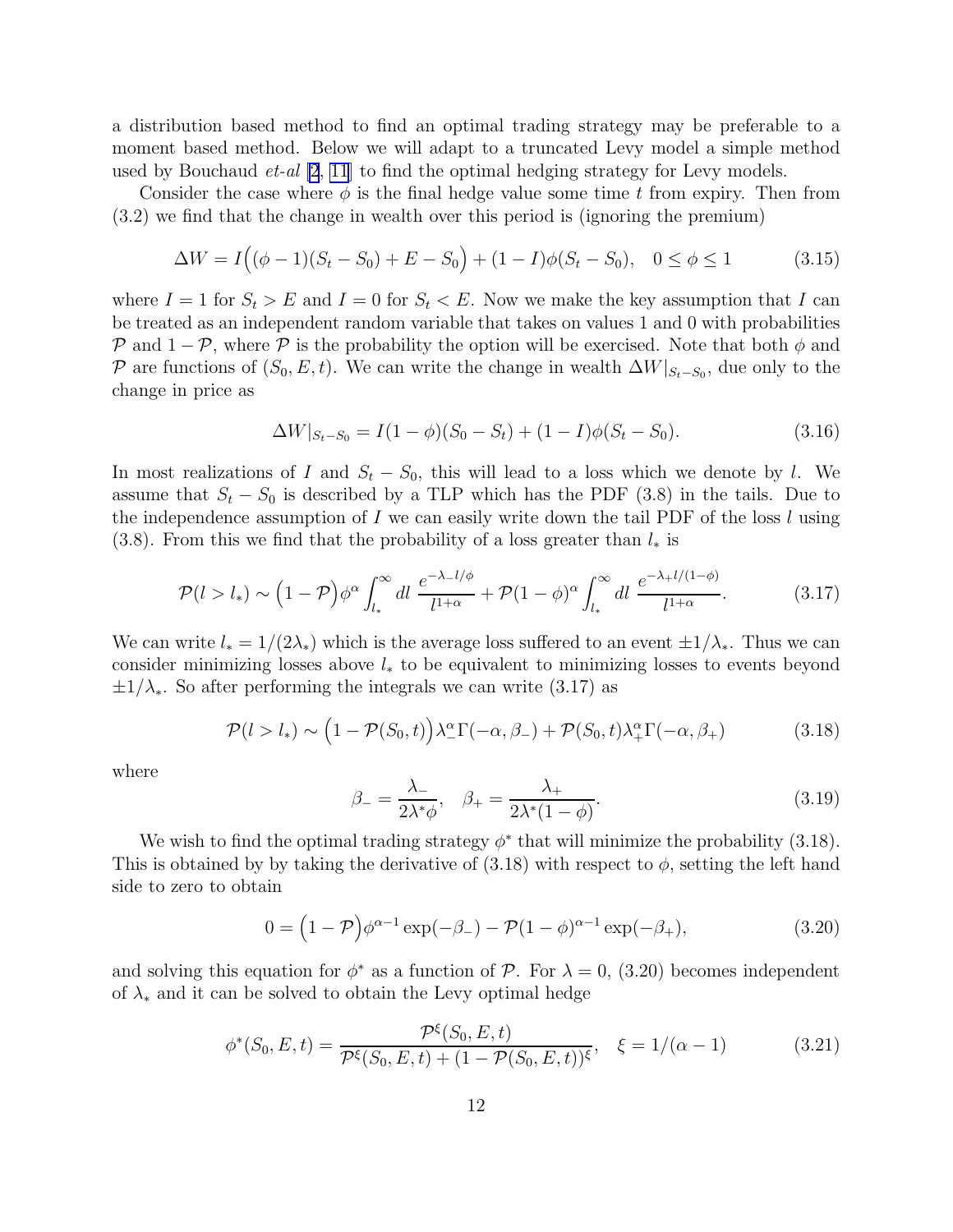first derived by Bouchaud *et-al* [\[2](#page-16-0), [11](#page-17-0)]. For  $\alpha = 2$  the Gaussian delta hedge  $\phi^* = \mathcal{P}$  is recovered.

The Levy hedge (3.21) is of fundamental interest as it shows that a hedging strategy can be derived even for a model with infinite variance. However what is required in practice is a trading strategy that interpolates between the Levy hedge and the Gaussian hedge over the crossover timescale (2.13). This follows from the central limit theorem which ensures that the optimal hedge tends to the Gaussian hedge (this is not the case for the geometric TLP discussed in section 4). Clearly we want to choose  $\lambda_*^{-1}$  to be the smallest possible value such that the tail form of the PDF will hold. The scale beyond which this holds is set by the Levy diffusion scale  $ct^{1/\alpha}$ . A good choice is  $\lambda_*^{-1} = \sigma \sqrt{t}$  which is the standard deviation of  $S_t - S_0$ . This scale will always be greater than the Levy diffusion scale for times less than the crossover timescale. This is fine since this method of hedging will only be appropriate for these times. The choice for  $\lambda_*$  is also consistent with the qualitative picture, discussed in section 2.1, for the convergence of the TLP to a Gaussian.

In figure 5 we plot the optimal hedging strategy against the probability of exercise obtained by a numerical solution of (3.20). We have chosen as parameters those obtained in section 2.2 ( $\alpha = 1.2$  and  $\lambda = 1/80$ ) which gave a Levy-Gaussian crossover time of approximately 19 trading days. Using  $\lambda_*^{-1} = \sigma \sqrt{t}$ , we plot the optimal hedge at 2 days  $(\lambda/\lambda_* \simeq 0.33)$ , 10 days  $(\lambda/\lambda_* \simeq 0.73)$  and 20 days  $(\lambda/\lambda_* \simeq 1.03)$  along with the Gaussian hedge ( $\alpha = 2$ ,  $\lambda = 0$ ) and the Levy hedge ( $\lambda = 0$ ). The hedging strategies have the very nice feature of a well defined evolution from the Levy hedge (3.21) to the Gaussian hedge in about 10 days. Between 10 and 20 days there is a much slower creep away from the Gaussian hedge. From this we can tentatively conclude that the hedging strategy defined by (3.20) could be reliably used out to time  $t_*$  defined by  $\lambda_* \simeq \lambda/0.73$ , or approximately 1/2 the crossover time (2.13). Beyond this the Bouchaud-Sornette variance based method would be appropriate. In figure 5 we see that for options with a small probability of exericise, the difference between the optimal hedge and the Gaussian Black-Scholes hedge is large in percentage terms. This is consistent with what was found in section 3.1.

Figure 6 is similar to figure 5 except that we have used the asymmetric cutoff parameters  $\lambda_+ = 1/41$  and  $\lambda_- = 1/122$  discussed in section 2.2. The symmetric cutoff parameter  $\lambda = 1/80$  was used in the variance required to describe the growth in  $\lambda_{*}$ . This case gives an optimal hedge that involves holding less stock than in the symmetric case. This is what we expect since the asymmetric case has more weight in the negative tails and negative price changes favor holding zero stock. Plots of the ratio of the asymmetric/symmetric hedging strategies of figures 5 and 6 approximately range between 0.7 and 1 for exercise probabilities between 0 and 1 respectively.

## 4 Option Pricing

Here we will derive a generalization of the Black-Scholes option pricing formula for the case where the underlying security is modeled by a geometric TLP. We will see that the Black-Scholes framework is easily adapted to the truncated Levy paradigm, a feature not shared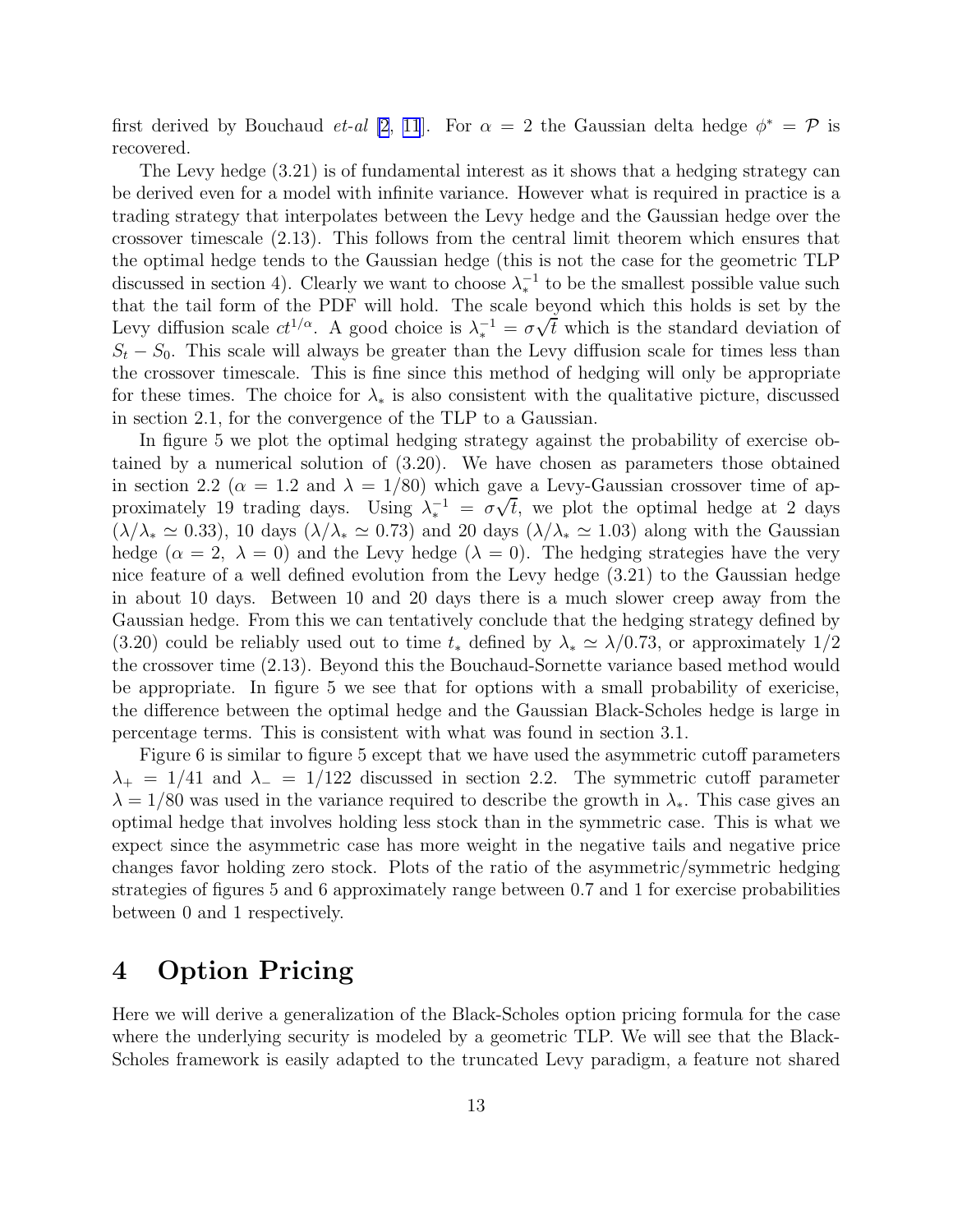by the plain Levy or geometric Levy process.

The Black-Scholes option pricing theory [\[14\]](#page-17-0) is based on the geometric Brownian Motion (GBM) paradigm of financial market dynamics [\[15\]](#page-17-0). A natural generalization of GBM is to define the geometric TLP  $S(t)$  by

$$
S(t) = S_0 \exp\left[x(t) + \mu t - \frac{1}{2}\sigma^2 t\right],
$$
\n(4.1)

where  $x(t)$  is a stochastic process defined by the CF

$$
\hat{T}_g(k,t) = \exp\left[-\frac{c_x^{\alpha}t}{\cos(\pi\alpha/2)}\left((k^2 + \lambda_x^2)^{\alpha/2}\cos\left\{\alpha\arctan(k/\lambda_x)\right\} - \lambda_x^{\alpha}\right)\right], \quad \alpha \neq 1,
$$
 (4.2)

 $\sigma^2 t$  is the variance of  $x(t)$  ( $\sigma^2$  is defined in (2.8)) and  $\mu$  will be shown to be the rate of return. A time dependent variance can be considered by replacing  $\sigma^2 t$  with  $\int_0^t ds \sigma^2(s) ds$ . This time dependence will derive from a time dependent scale factor  $c_x(t)$  in (4.2) with  $\alpha$  and  $\lambda_x$  kept constant. GBM is recovered by setting  $\alpha = 2$  and  $\lambda_x = 0$  in the CF (4.2). Using (2.8) this gives  $2c_x^2 = \sigma^2$ .

Using (2.10) we find the moments of the geometric TLP are

$$
\langle S^n(t) \rangle \simeq S_0^n \exp \left[ n\mu t + n(n-1)\sigma^2 t/2 \right], \quad \lambda_x^2 \gg n^2. \tag{4.3}
$$

From this we see that  $\mu$  is the rate of return. This expression is an approximation to first order in  $n^2/\lambda_x^2$  and is exact for GBM. The approximation breaks down for very high order moments which is direct consequence of the absence of a central limit theorem for multiplicative processes like (4.1). But how do we know that the condition  $\lambda_x^2 \gg n^2$  will hold? Consider short timescales where  $x(t)$  is small and we can write (4.1) as

$$
S(t) \simeq S_0 + S_0 x(t). \tag{4.4}
$$

Under this approximation  $S(t)$  reduces to the plain TLP. Equation (4.4) will be a valid approximation when  $\sqrt{\sigma^2 t} \ll 1$ . This will apply for time periods typically of the order of 1 month or less. Fitting data to raw changes in the price  $S(t)$ , as in section 2.2, effectively fits  $S_0x(t)$  to a TLP which is described by the parameters  $\alpha$ , c and  $\lambda$ . We can then extract the parameters  $c_x, \lambda_x$  of the CF of  $x(t)$ , by the relations  $c_x = c/S_0$  and  $\lambda_x = S_0\lambda$  ( $\alpha$  is invariant under scaling). We know that  $\lambda_x$  must obey  $\lambda_x \gg 1$  because the original cutoff scale  $\lambda^{-1}$  of the TLP must be much smaller than  $S_0$  to ensure the price stays positive. We have found that fitting daily data to change in log price leads to  $\lambda_x$  typically in the range of 20-30.

Lets now consider the price  $C(S_0, E, t)$  of a European call option at time  $t = 0$  with exercise price  $E$  due to expire in time t. We will assume that the price of the underlying asset  $S(t)$  follows a geometric TLP (4.1) with  $S_0$  the current price. A simple but ad hoc approach to option pricing is to apply the the risk-neutral approach [\[15\]](#page-17-0) in exactly the same way it is used with the GBM model. In this case the option price if given by

$$
C(S_0, t) = e^{-rt} \langle \max(S - E, 0) \rangle = e^{-rt} \int_E^{\infty} dS \ (S - E) T_g(S, t | S_0, 0)
$$
 (4.5)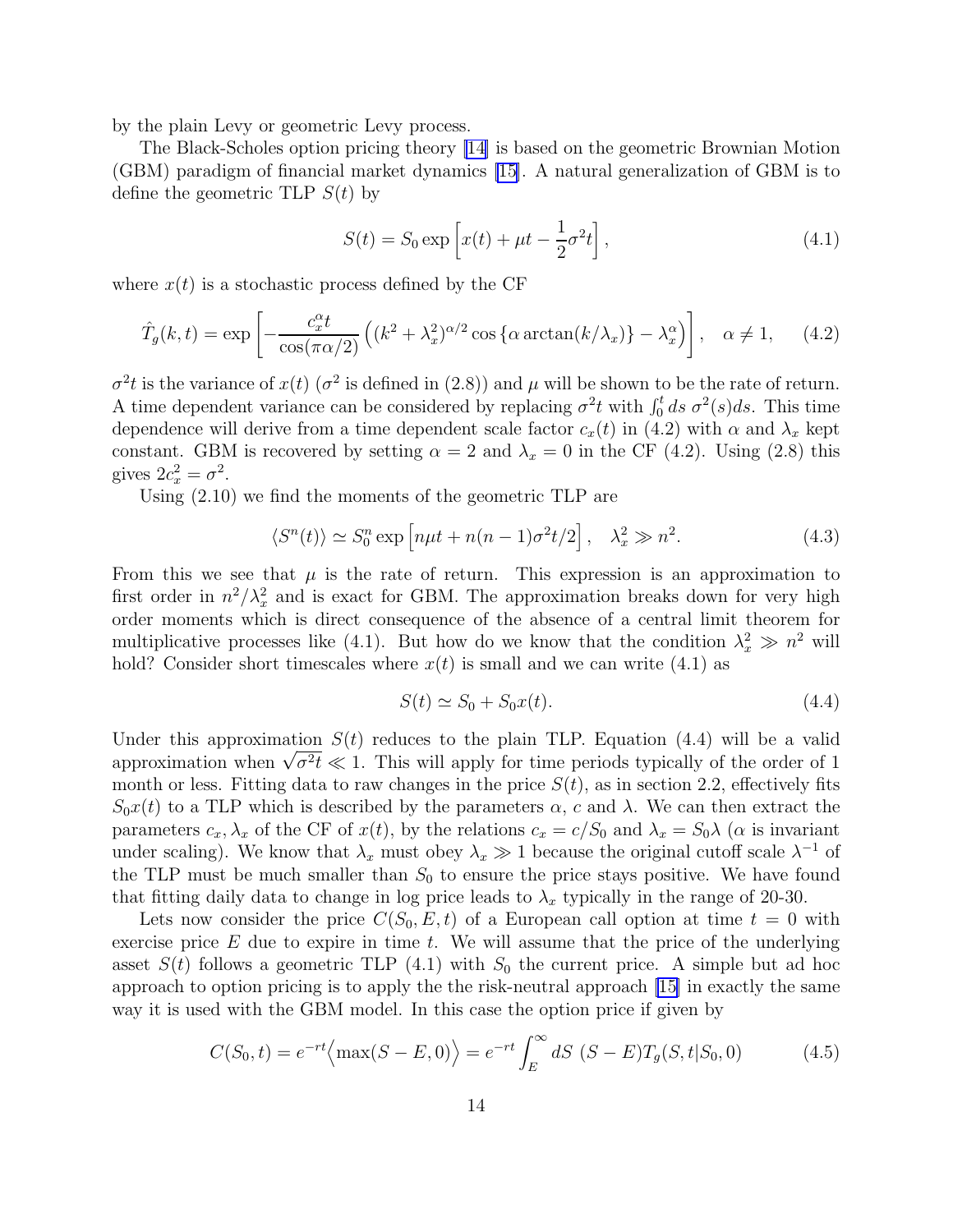where  $T_g(S, t|S_0, 0)$  is the PDF of the geometric TLP with  $\mu$  set equal to r. Using  $\int_E^{\infty}$  $\sqrt{2}$ where  $I_g(S, t|S_0, 0)$  is the PDF of the geometric TLP with  $\mu$  set equal to r. Using  $J_E \rightarrow \infty$  -  $\int_0^E$ , the normalization of  $T_g(S, t|S_0, 0)$  and (4.3) we find that

$$
C(S_0, t) \simeq S_0 - E e^{-rt} - e^{-rt} \int_0^E dS \ (S - E) T_g(S, t | S_0, 0), \quad \lambda_x^2 \gg 1. \tag{4.6}
$$

We can write the PDF of  $S(t)$  in the form

$$
T_g(S, t|S_0, 0)dS = \frac{dx}{\pi} \int_0^\infty dk \ \hat{T}_g(k, t) \cos kx,\tag{4.7}
$$

where  $\hat{T}_g(k,t)$  is the CF of  $x(t)$  defined by (4.2), and from (4.1) we have (with the risk-neutral measure)

$$
x = \ln(S/S_0) - rt + \frac{1}{2}\sigma^2 t.
$$
\n(4.8)

We can substitute (4.7) into (4.6) and change the order of integration. Using the integrals

$$
\int_{-\infty}^{x_e} dx \cos kx = \frac{\sin kx_e}{k} + \pi \delta(k)
$$
\n(4.9)

and

$$
\int_{-\infty}^{x_e} dx \ e^x \cos kx = e^{x_e} \frac{(\cos kx_e + k \sin kx_e)}{1 + k^2}
$$
 (4.10)

we find the call option price is given by

$$
C(S_0, E, t) \simeq S_0 - \frac{1}{2} E e^{-rt} + \frac{E e^{-rt}}{\pi} \int_0^\infty dk \ \hat{T}_g(k, t) \left( \frac{\sin kx_e - k \cos kx_e}{k(1 + k^2)} \right), \quad \lambda_x^2 \gg 1 \tag{4.11}
$$

with  $x_e$  defined by

$$
x_e = \ln(E/S_0) - rt + \frac{1}{2}\sigma^2 t.
$$
\n(4.12)

We found  $\lambda_x$  to be in the range 20-30. This means the approximation (4.11) will be very good.

The Black-Scholes result is recovered from (4.11) by writing

$$
\hat{T}_g(k,t) = \exp(-\sigma^2 t k^2 / 2)
$$
\n(4.13)

and using the identities

$$
\frac{\sin kx_e - k\cos kx_e}{k(1+k^2)} = \frac{\sin kx_e}{k} - \frac{(k\sin kx_e + \cos kx_e)}{1+k^2},
$$
\n(4.14)

$$
\int_0^\infty dk \, \frac{e^{-pk^2}}{\gamma^2 + k^2} (k \sin kx + \gamma \cos kx) = \pi e^{p\gamma^2 - x\gamma} N \left( \frac{x - 2\gamma p}{\sqrt{2p}} \right), \quad \gamma > 0 \tag{4.15}
$$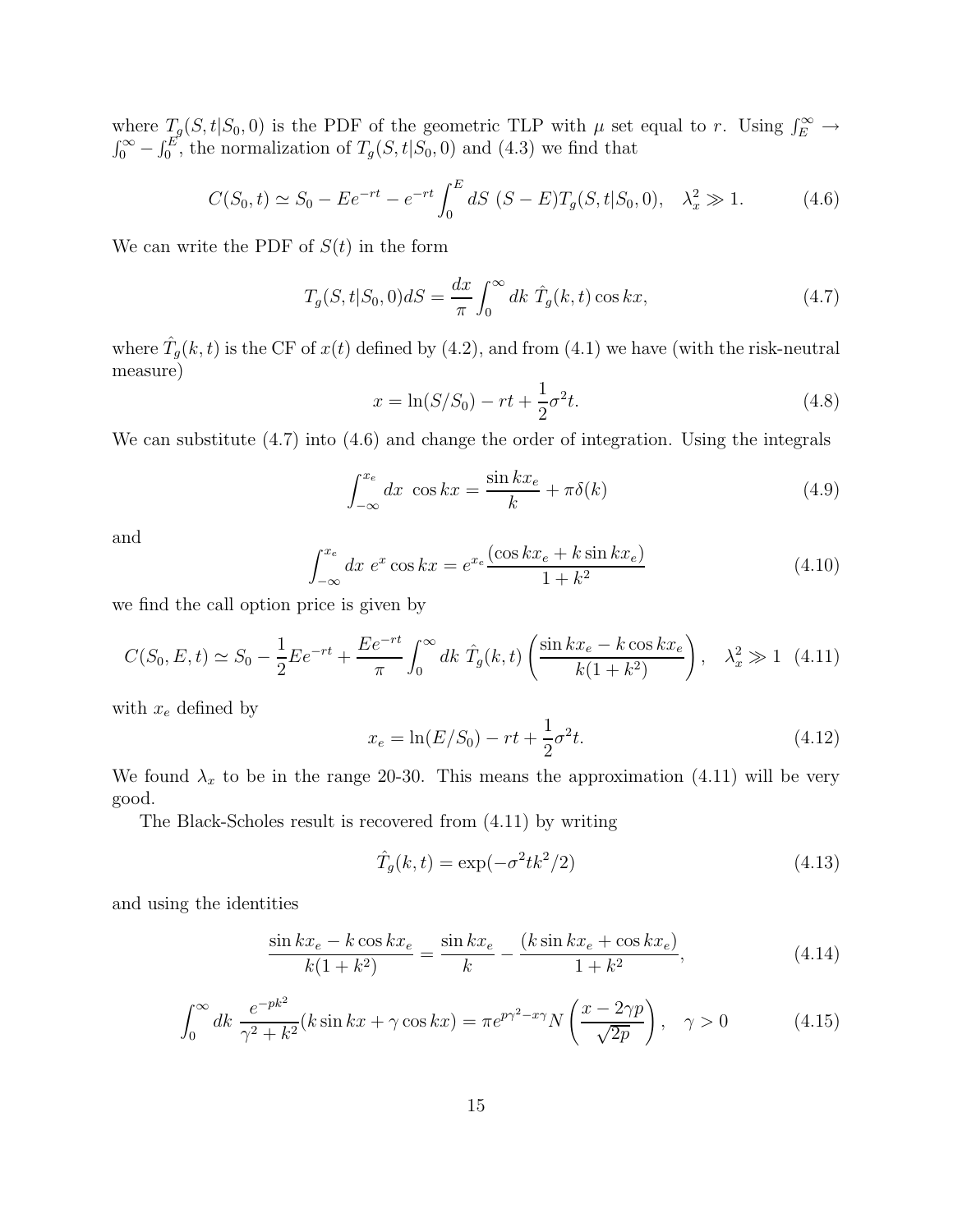and

$$
\int_0^\infty dk \ e^{-pk^2} \frac{\sin kx}{k} = \frac{\pi}{2} - \pi N \left( \frac{-x}{\sqrt{2p}} \right) \tag{4.16}
$$

where

$$
N(x) = \frac{1}{\sqrt{2\pi}} \int_{-\infty}^{x} dy \ e^{-y^2/2}, \quad N(x) = 1 - N(-x). \tag{4.17}
$$

We then obtain the Black-Scholes option pricing formula [\[14\]](#page-17-0)

$$
C(S_0, E, t) = S_0 N(d) - E e^{-rt} N(d - \sqrt{\sigma^2 t})
$$
\n(4.18)

where

$$
d = \frac{\sigma^2 t - x_e}{\sqrt{\sigma^2 t}}.\tag{4.19}
$$

Its important to emphasize that the option price (4.11) will not approach the Black-Scholes result (4.18) as the time to expiry increases. This is because the central limit theorem does not apply to multiplicative processes like the geometric TLP[[18](#page-17-0)].

### 5 Conclusion

In this paper we have further demonstrated that the TLP can effectively model the empirical successes of both the Levy and Gaussian distributions at short and long timescales respectively. In option theory a major disincentive for using non-Gaussian based models is the absence of a riskless hedge. This makes it impossible to apply the Black-Scholes option pricing framework in anything other than an ad hoc way. We therefore discussed how the Bouchaud-Sornette approach to option theory provides a relatively simple solution to the problem of option pricing and optimal hedging in non-Gaussian models. We applied this optimal hedging strategy to the TLP pricing model and compared it with the delta hedging strategy for both the TLP and Gaussian models. Significant differences were found. We then discussed an alternative and computationally simple tail distribution based hedging strategy appropriate for the Levy regime of the TLP. For a TLP with exponential cutoff, the exponential moments exist and this allowed us to derive in section 4 a natural generalization of the Black-Scholes option pricing formula for the case of a geometric TLP pricing model. This is not possible for the geometric Levy process, an important reason for the lack of interest in this model.

Further theoretical work could involve deriving CF's of TLD's with alternative cutoffs such as stretched exponential tails, or models with asymmetric cutoff parameters. Stretched exponential tails are interesting technically because the Laplace transform of the distribution would then exist[[16](#page-17-0)]. An asymmetric cutoff will give a PDF that is symmetric in the center but asymmetric in the far tails. This was how asymmetry occurred in the daily data set of the AOI considered in this paper. Also of great practical importance is the construction of efficient algorithms for the numerical simulation of random variables with a TLD. It may be possible to adapt existing methods for the simulation of Levy distributed random variables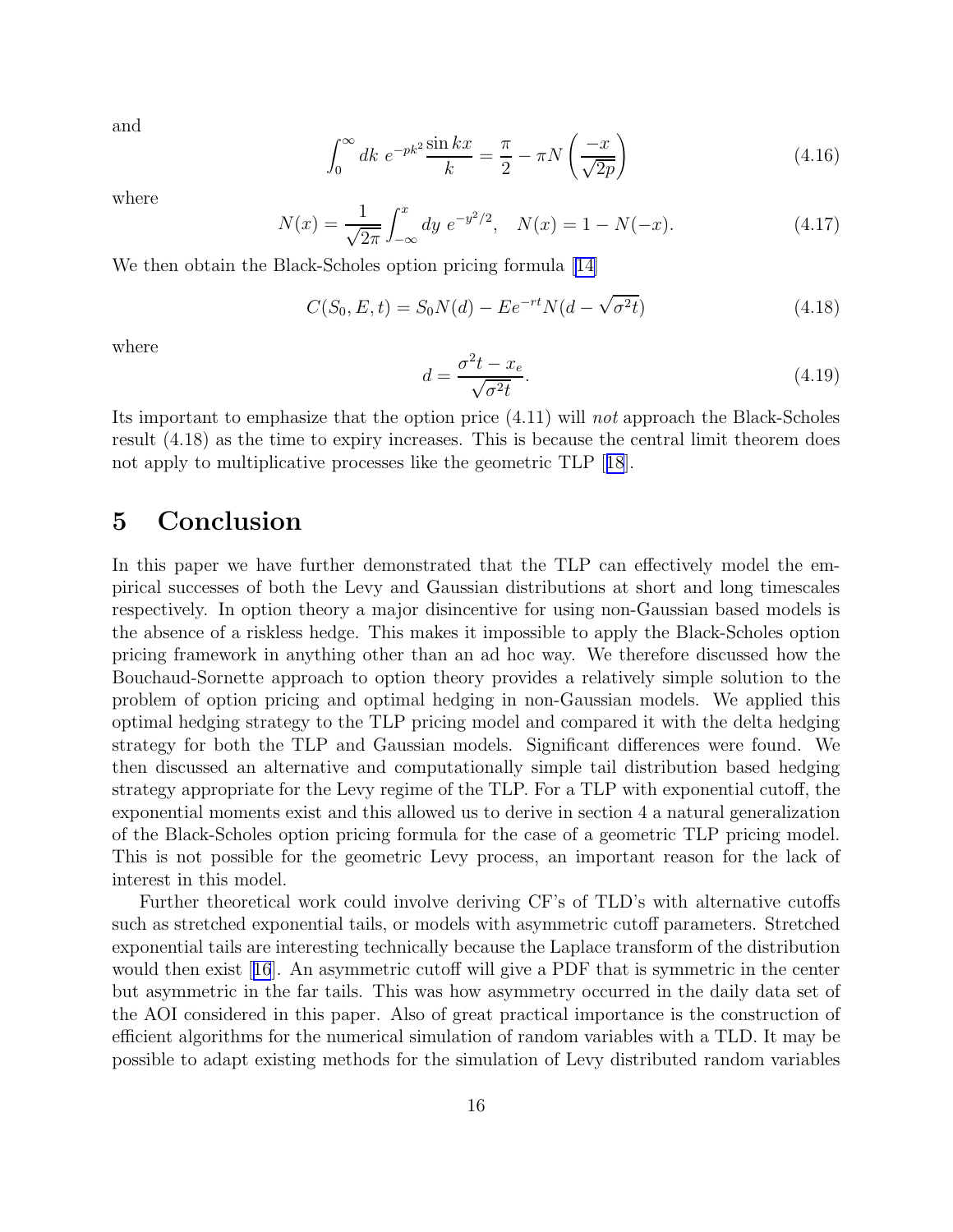<span id="page-16-0"></span>[\[17](#page-17-0)]. With simulations we could test the effectiveness of the tail based hedging strategy against the variance based method. This is important since uncontrolled approximations had to be made in deriving the tail based strategy. The simple TLP model studied here does not address the apparent stochastic dynamics of the volatility along with its long range power law correlation function [6]. A challenge for the future is to construct pragmatic models which can describe these properties as well as the those of the distribution considered here.

Acknowledgement: I would like to thank the Australia Research Council for their generous support of this research through an Australian Postdoctoral Research Fellowship.

### References

- [1] B.B. Mandelbrot, Journal of Business 36, 394 (1963); B.B. Mandelbrot, Journal of Business 40, 394 (1967); E. Fama, Management Science 11, 404 (1965); J. H. Mc-Culloch, Journal of Business 51, No 4, (1978); R.N. Mantegna, Physica A 179, 232 (1991); S.T. Rachev and S. Mittnik, Econometric Reviews 12, 261 (1993); E.E. Peters, Fractal Market Analysis, John Wiley and Sons, 1994.
- [2] D. Edelman, Abacus 31, 113 (1995); J. P. Bouchaud, D. Sornette and M. Potters in Proceedings of the Newton Institute session on Mathematical Finance eds. M. Dempster and S. Pliska (Cambridge University Press, 1997).
- [3] V. Akgiray and G.G. Booth, J. Business Econ. Statist. 6, 51 (1988).
- [4] R.N. Mantegna and H.E. Stanley, Nature 376, 46 (1995); R.N. Mantegna and H.E. Stanley, Physica A 239, 225 (1997); R.N. Mantegna in The Physics of Complex Systems, Proceedings of the International School of Physics Enrico Fermi, Vol 134, eds. F. Mallamace and H.E. Stanley (IOS Press, Amsterdam 1997).
- [5] D.G. Hobson, A Review of Stochastic Volatility Models (1996), available at: [http://www.maths.bath.ac.uk/](http://www.maths.bath.ac.uk/~oz/papers.html)∼oz/papers.html
- [6] R. Cont, preprint [cond-mat/9705075](http://arXiv.org/abs/cond-mat/9705075); Y. Liu  $et\text{-}al$ , preprint [cond-mat/9706021](http://arXiv.org/abs/cond-mat/9706021); P. Cizeau et-al, preprint [cond-mat/9708143](http://arXiv.org/abs/cond-mat/9708143); A. Arneodo et-al, preprint [cond](http://arXiv.org/abs/cond-mat/9708012)[mat/9708012](http://arXiv.org/abs/cond-mat/9708012); B. Holdom, preprint [cond-mat/9709141](http://arXiv.org/abs/cond-mat/9709141). All available at:<http://xxx.lanl.gov>
- [7] R.N. Mantegna and H.E. Stanley, Nature 383, 587 (1996); A. Arneodo et al, preprint [cond-mat/9607120](http://arXiv.org/abs/cond-mat/9607120) at<http://xxx.lanl.gov>; R. Cont *et al*, preprint [cond-mat/9705087](http://arXiv.org/abs/cond-mat/9705087) at [http://xxx.lanl.gov;](http://xxx.lanl.gov) J. P. Bouchaud, D. Sornette and M. Potters in Proceedings of the Newton Institute session on Mathematical Finance eds. M. Dempster and S. Pliska (Cambridge University Press, 1997); E. Aurell, J.P. Bouchaud, M. Potters and K. Zyczkowski, European Financial Management, (in press 1997).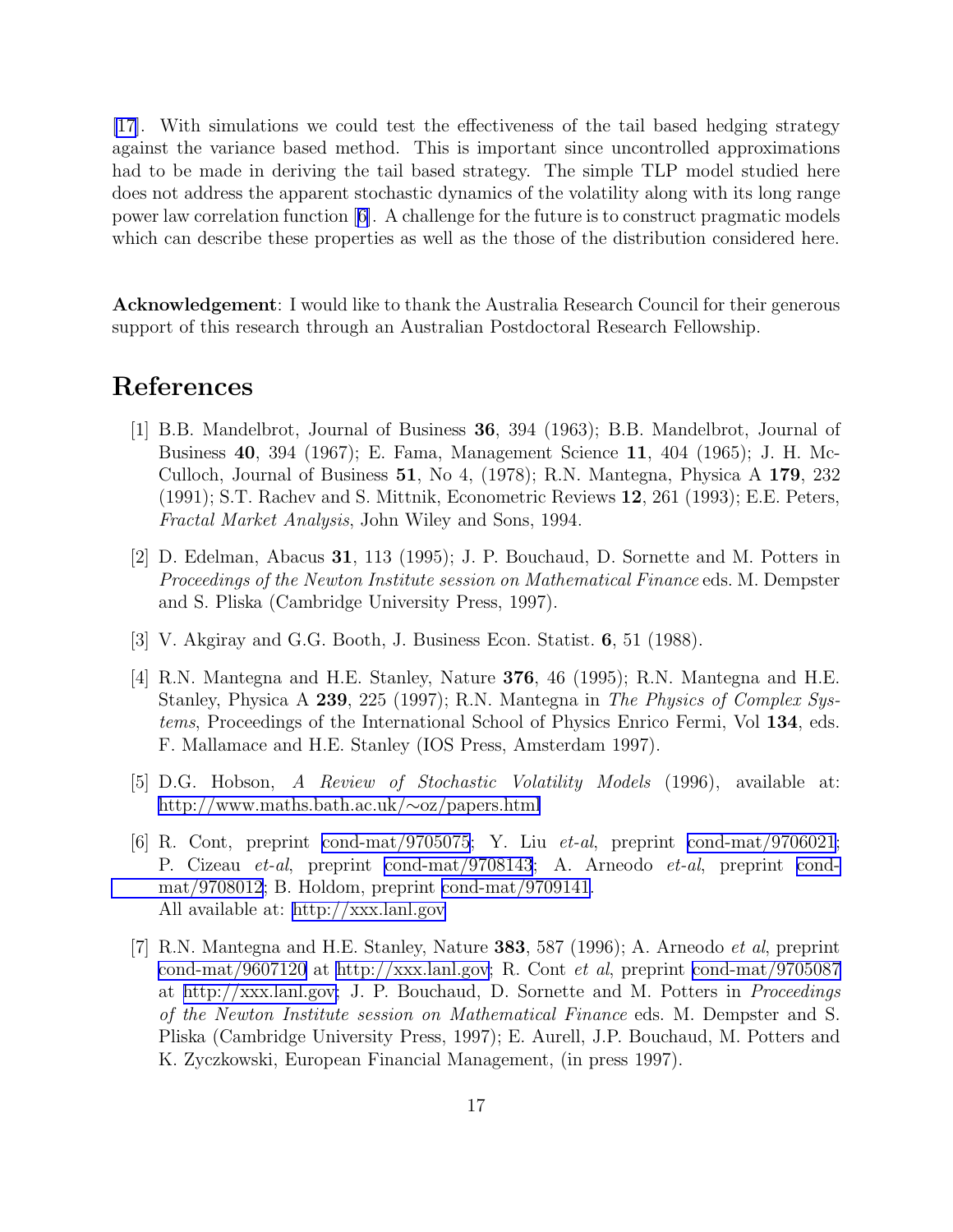- <span id="page-17-0"></span>[8] R.N. Mantegna and H.E. Stanley, Phys. Rev. Lett 73, 2946 (1994); R.N. Mantegna and H.E. Stanley in Levy Flights and Related Topic in Physics eds. M.F. Shlesinger, G.M. Zaslavsky and U. Frisch (Springer, Berlin, 1995).
- [9] I. Koponen, Phys. Rev. E **52**, 1197 (1995).
- [10] J.P. Bouchaud and D. Sornette, J. Phys. I France 4, 863 (1994); J.P. Bouchaud and D. Sornette, J. Phys. I France 5, 219 (1995).
- [11] J.P. Bouchaud, G. Iori and D. Sornette, Risk 9(3), 61 (1996).
- [12] V. Zolotarev, One-Dimensional Stable Distributions, American Mathematical Society, Providence RI (1986); J.P. Bouchaud and A. Georges, Physics Reports 195, 125 (1990).
- [13] M.F. Shlesinger, Phys. Rev. Lett 74, 4959 (1995).
- [14] F. Black and M. Scholes, Journal of Political Economy 81, 635 (1973).
- [15] see for eg. J. Hull, Options, Futures, and other Derivatives 3rd ed., Prentice Hall, NJ (1997).
- [16] D. Sornette, J. Phys. I France 7, 1155-1171 (1997).
- [17] J.M. Chambers, C.L. Mallows and B. Stuck, J. Amer. Statist. Assoc. 71, 340 (1976); R. Weron, Statist. Probab. Lett 28, 165 (1996); R.N. Mantegna, Phys. Rev. E 49, 4677 (1994).
- [18] S. Redner, Am. J. Phys. 58, 267 (1990); J.M. Deutsch, Physica A 208, 433 (1994).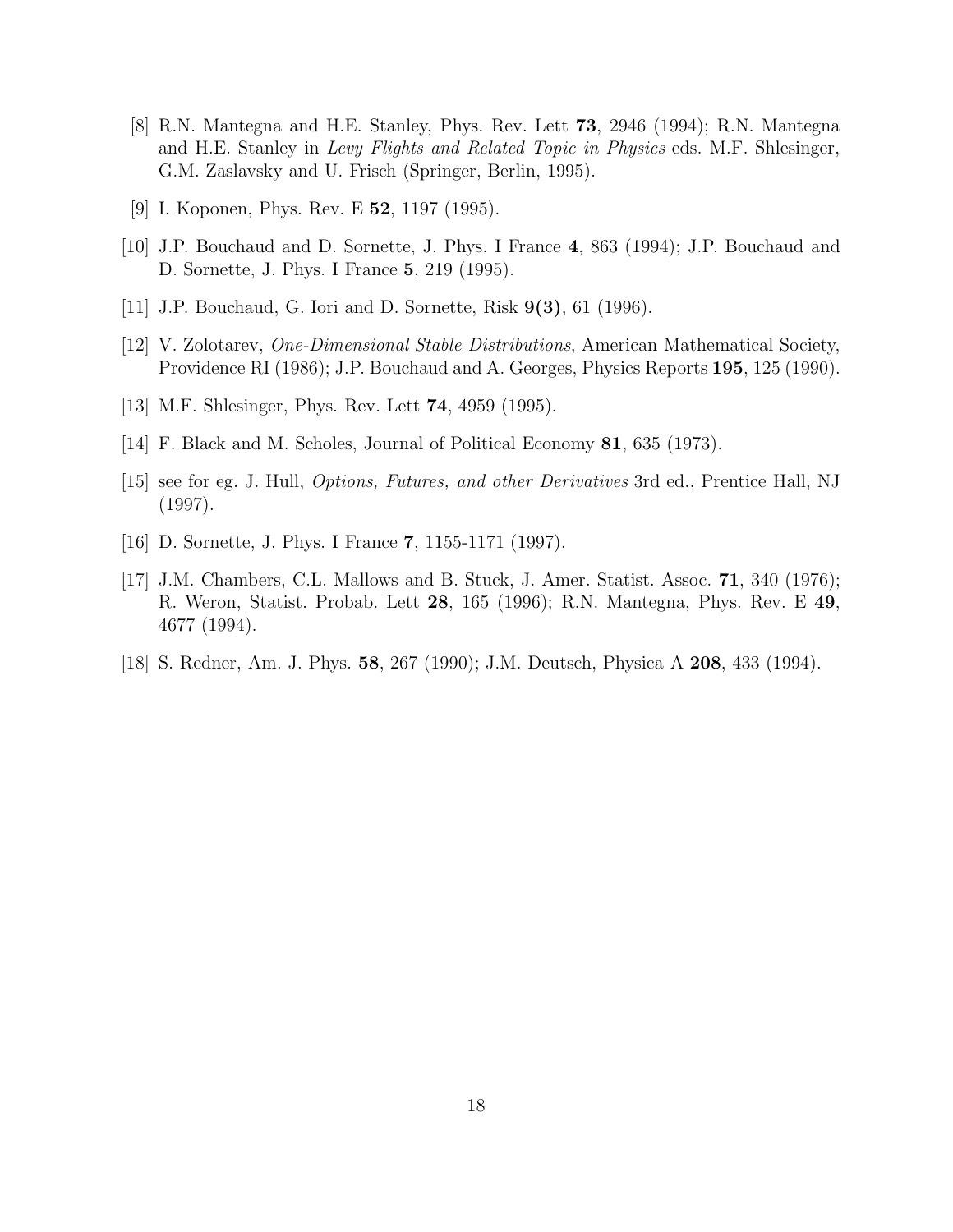

Figure 1: Fit of Eq. (2.14) to high frequency data



Figure 2: Fit of the Levy PDF to 30 minute data using parameters derived from figure 1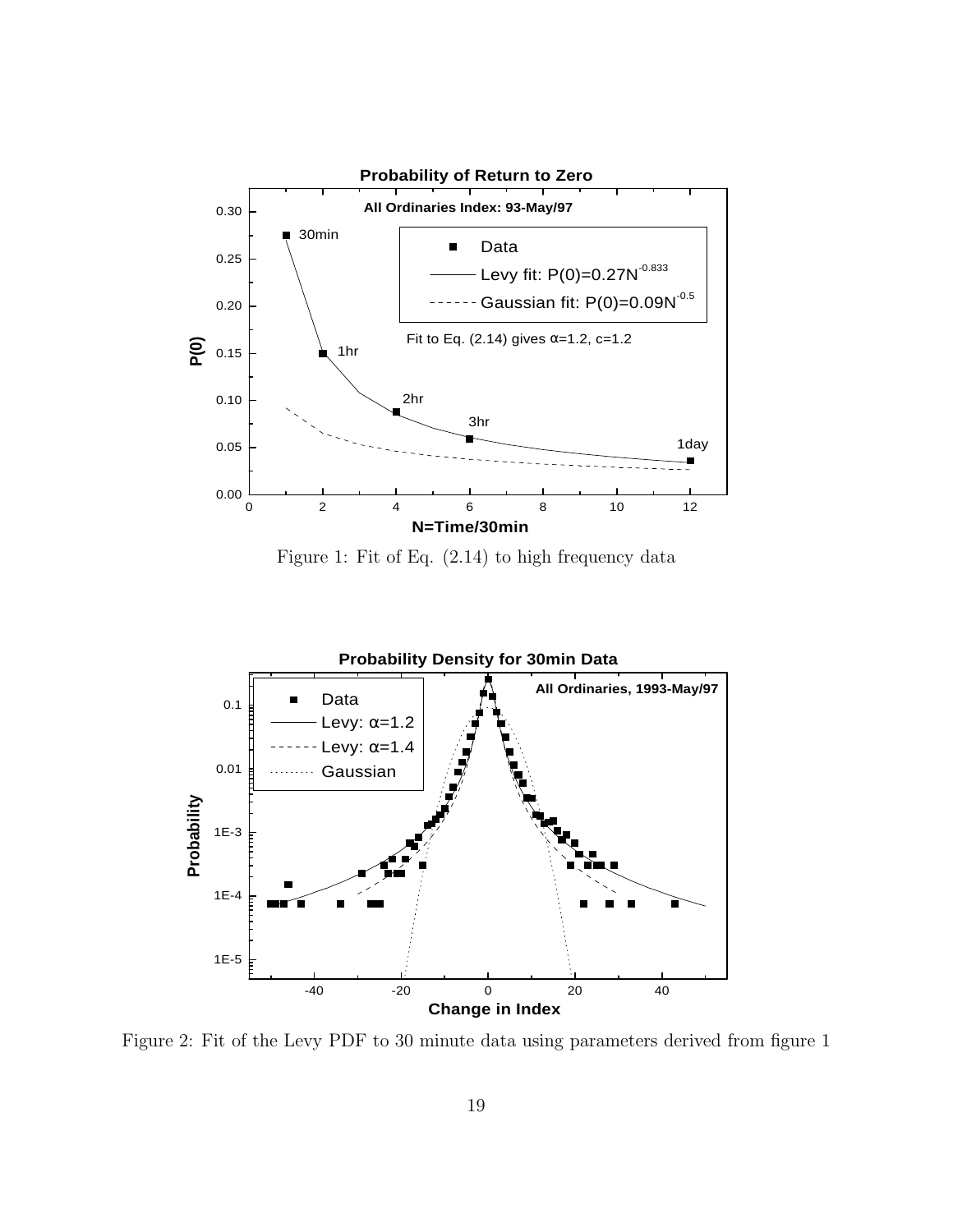

Figure 3: Plot of the the TLP Bouchaud-Sornette optimal hedge (3.9), the TLP delta hedge (3.13) and the Gaussian delta hedge (3.6).



Figure 4: Same as figure 3 except 5 days to expiry